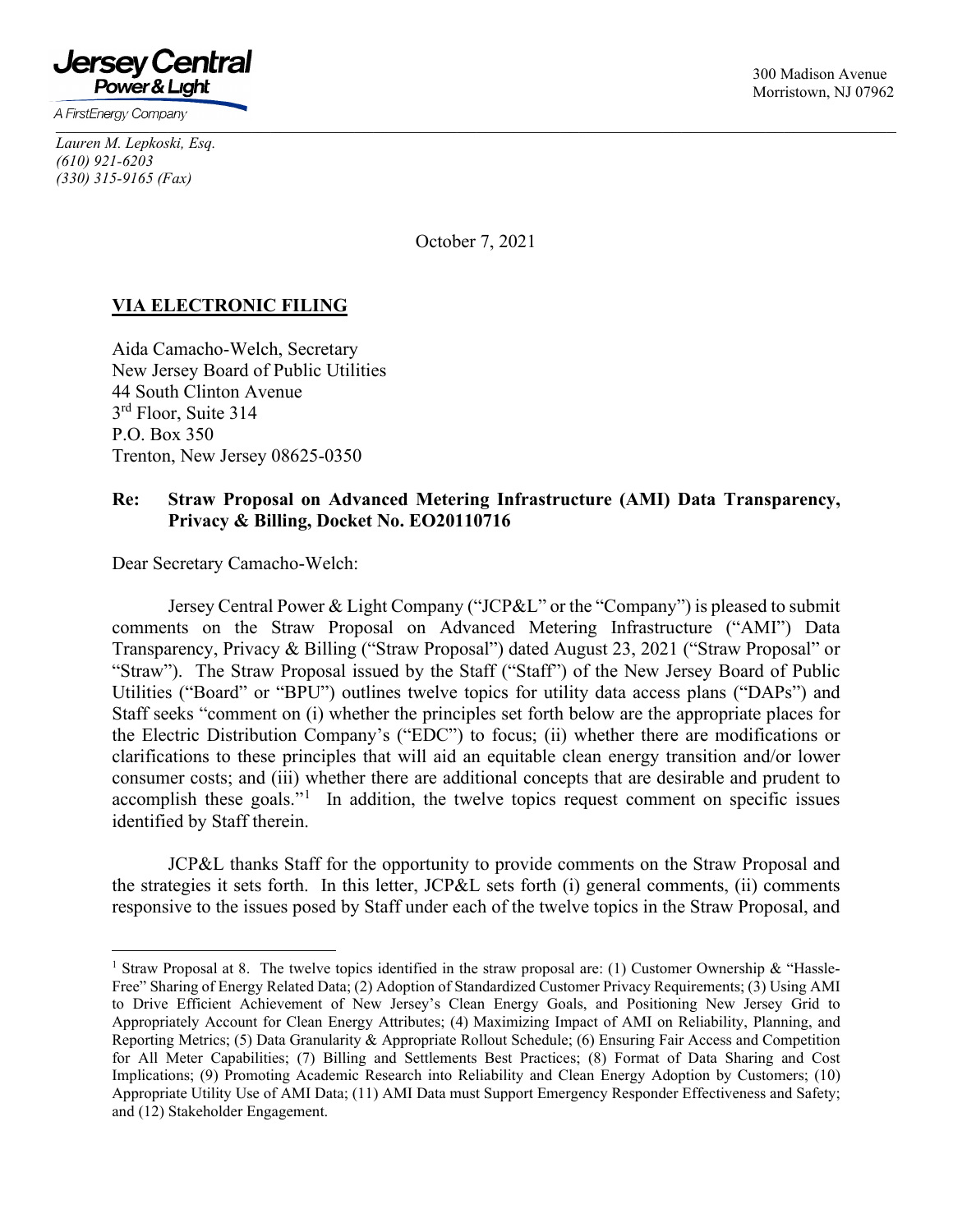### **JCP&L Comments on Straw Proposal on Advanced Metering Infrastructure Data Transparency, Privacy & Billing October 7, 2021 Page 2 of 35**

(iii) additional concepts that should be considered to address the Board's goals. JCP&L hopes that Staff finds these comments helpful.

#### General Comments

JCP&L offers the following general comments in response to the Straw. The Company incorporates these general comments by reference into the specific comments on the twelve topics below whether or not restated therein.

The Company supports the establishment of working groups to address the myriad and breadth of issues raised below, and to allow sufficient time for those groups to accomplish their work, prior to codifying the minimum filing requirements ("MFR") in an order or rule. This process would allow relevant subject matter experts on the numerous highly technical subjects to provide input and attempt to achieve consensus, in a manner that would avoid implementation issues that were not considered or fully vetted.

In addition, any requirements for statewide standardized Data Access Plans ("DAPs") should embody the concept of EDC-specific flexibility where appropriate. Throughout the Straw, there is the use of a new term "enshrine the principle." The Board in its prior Orders, rules and Energy Master Plans has not used this legally-ambiguous term, and the Company recommends not using it here, especially given the idea of permanence such a term conveys in a time where flexibility and adaptation will be critical. The Straw's principles should instead reflect the Board's longstanding policy of affording flexibility to reflect the differences between different EDCs. The EDCs have different AMI Plans, either already implemented or in the process of development and deployment, with different technical features, as well as different service territories, such that a one-size fits all approach to DAPs will not be feasible in all instances. Indeed, the Board has already recognized in its AMI Filing Order and the Energy Master Plan that there will be technical differences between each EDC's AMI system.<sup>[2](#page-1-0)</sup> Through working groups, the Board can identify such differences and accommodate them in its MFRs. In future filings, the EDCs should be able to propose deviations from the MFR requirements with an explanation of the need for and reasonableness of the proposal.

The Board must also recognize longstanding legal principles of cost recovery. Specifically, the EDCs are implementing AMI and smart meters at the Board's direction at considerable cost. (*See* AMI Filing Order.) The EDCs must be able to begin to fully and timely recover and earn a

<span id="page-1-0"></span><sup>2</sup> *I/M/O the Petition of Rockland Electric Company For Approval of An Advanced Metering Program; And For Other Relief*, BPU Docket No. ER16060524, Decision and Order (February 19, 2020) ("AMI Filing Order"). In the AMI Filing Order (at p.3), the Board direct each EDC to file a petition for AMI implementation. It stated: "Each AMI filing will receive a separate docket number and be independently review by the Board. This is consistent with the EMP provision that, 'the roll-out of AMI must be done on a utility-specific basis, given that each utility is starting from a different investment baseline in the AMI backbone necessary to realize the full benefits of smart meters.' *See* EMP 5.3.1 at p. 185. As prudency reviews will be fact and utility specific, the Board will address each utility's specific concerns, including but not limited to, meter replacement and the cost to utilize smart meters. *Id*."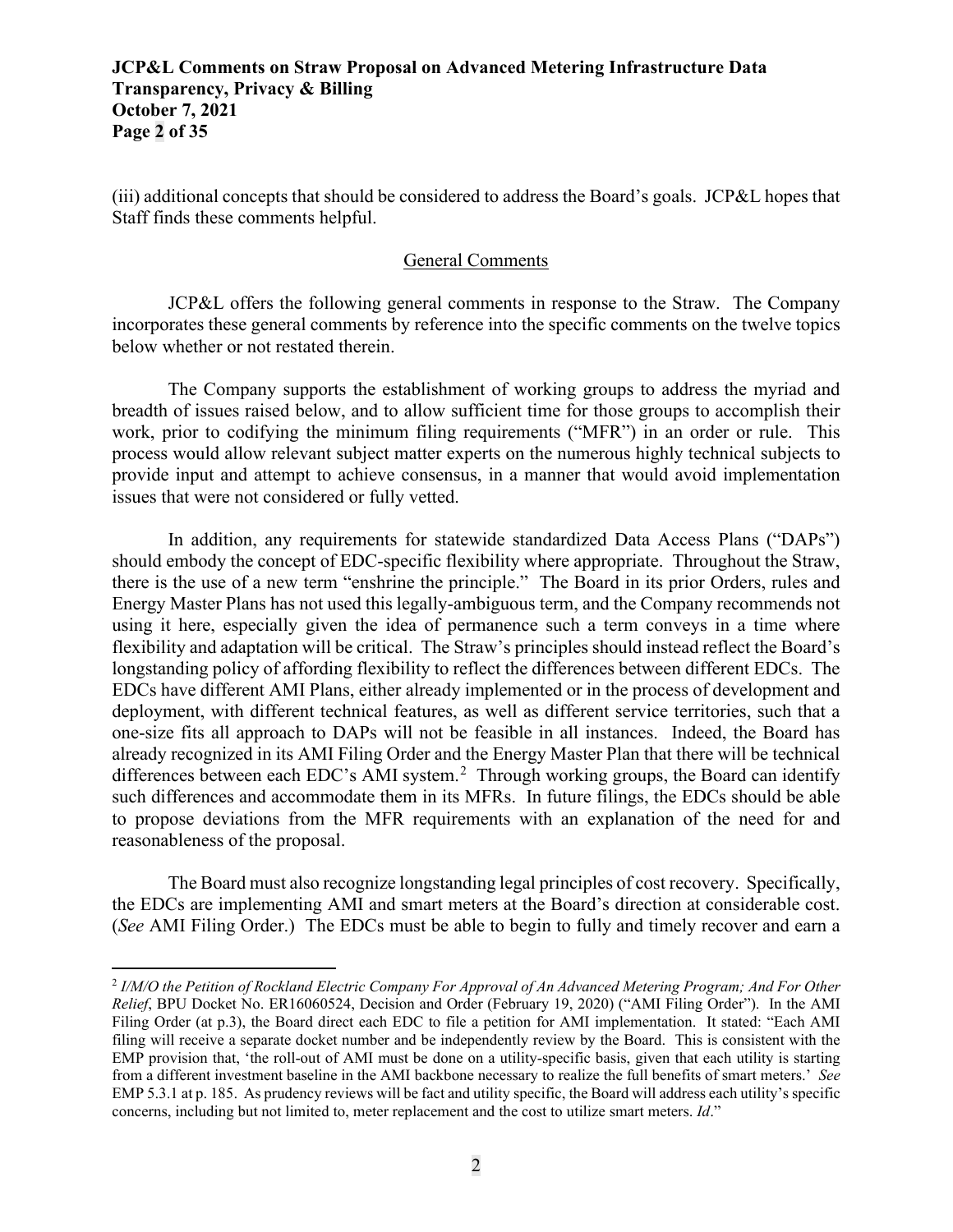# **JCP&L Comments on Straw Proposal on Advanced Metering Infrastructure Data Transparency, Privacy & Billing October 7, 2021 Page 3 of 35**

return on and of their substantial investment in the smart metersystem through the rate case process once those meters are being used in providing utility service to customers, without additional *posthoc* conditions stemming from DAPs or requirements that risk stranding investments. Further, to the extent the requirements arising out of this proceeding generate additional costs for the EDCs, the Board should recognize the right to cost recovery and provide a means of timely cost recovery.

Further, it is important the Board give ample time for the engagement of the myriad of technical experts required to deliver a robust data paradigm envisioned in the Straw that will impact the diverse population of stakeholders that will share in the data construct. This data paradigm will satisfy goals, embody principals and establish responsibilities including but not limited to concepts of data accuracy, completeness, sustainability, standardization, shareability, security, transmission, data storage, ownership, governance, access, flexibility, evolution and compliance. Moreover, it is expected such concepts are to be memorialized through documents prescribing coordination much like that of retail shopping and the various contracts and operating documents created to support customer utilization of Third-Party Supplier ("TPS") offerings and allowing those TPS to coordinate with EDCs to realize customer's supply needs.

In conclusion, this proceeding involves a multitude of technical data access issues that will require considerable effort by numerous subject matter experts and working groups. The Company urges the Board to keep this proceeding focused on data access issues arising out of the impending installation of AMI and smart meters, and to address other more remote issues or matters already being covered in other proceedings (e.g. supplier consolidated billing, non-data access AMI deployment metrics, in other existing proceedings devoted to their resolution.

# **JCP&L's Responsive Comments on the Twelve Topics**

The Company's comments on the specific proposals under the twelve topics are set forth below.<sup>[3](#page-2-0)</sup>

#### **1. Customer Ownership & "Hassle-Free" Sharing of Energy Related Data.**

*Ownership of data. Staff recommends that the Board enshrine the principle that customers own and have complete control over sharing of all individually generated interval usage and related AMI data. This principle should serve as the foundation of any Standard DAP.*

JCP&L Comment: The question of customer ownership, responsibility and compliance, especially as it relates to data paradigms, can only be described as being in the earliest stages of the overall electric industry transformation. Therefore, in order to respond to the concept proposed, the Board should clarify what "Ownership" is and is not, as well as describe the data in question recognizing that merely being deemed a customer owner of certain data does not and

<span id="page-2-0"></span><sup>&</sup>lt;sup>3</sup> JCP&L notes that although the Straw (at page 7, under heading II) refers to "questions" attached at the end of the document; however, there were no questions attached to the Straw proposal.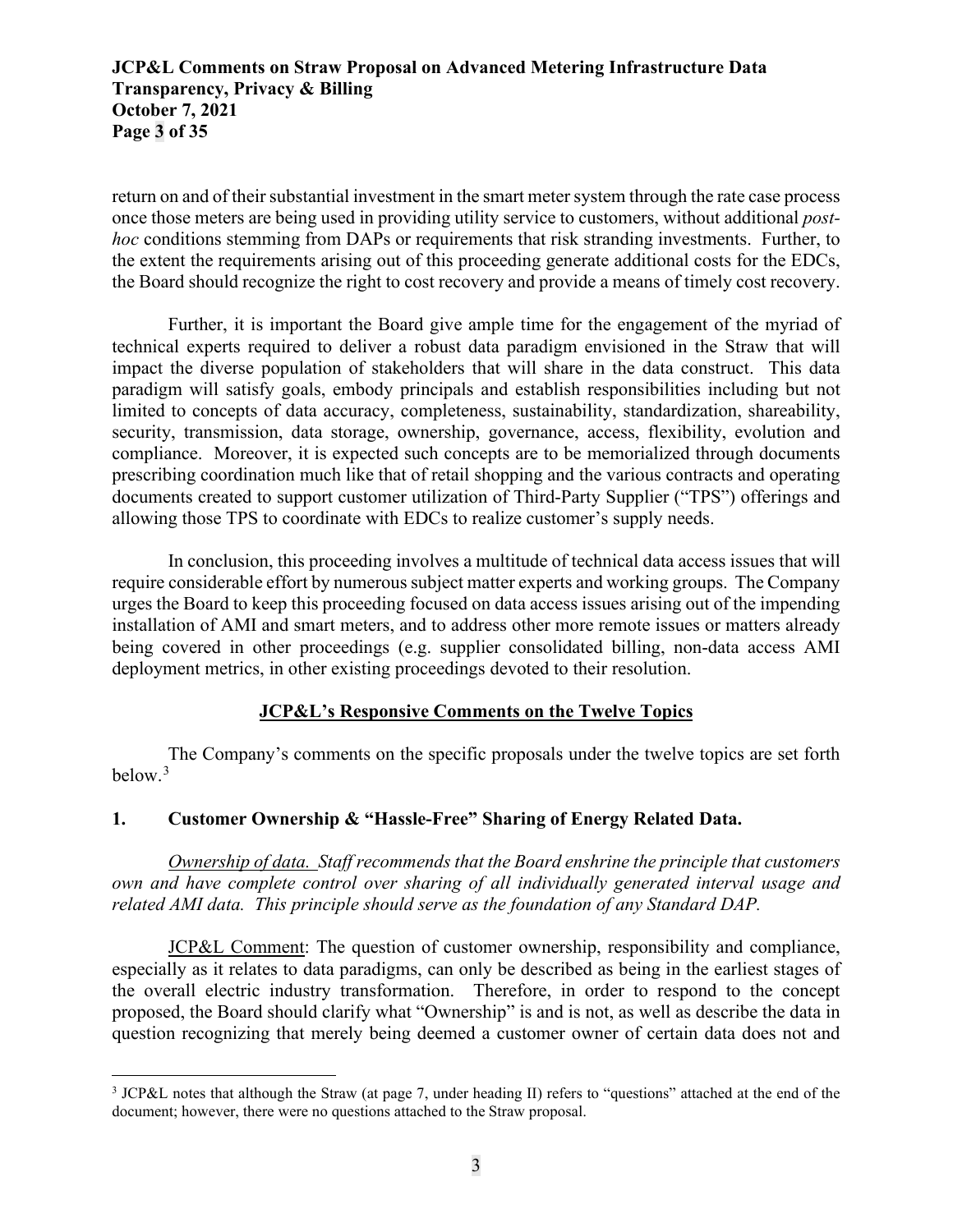# **JCP&L Comments on Straw Proposal on Advanced Metering Infrastructure Data Transparency, Privacy & Billing October 7, 2021 Page 4 of 35**

cannot mean said customer has absolute or exclusive authority on how that data is to be made available to the EDC so long as the customer has reserved a connection to the EDC's distribution and/or transmission systems nor dictate terms with Regional Transmission Organizations (RTOs). It is important that the Board recognize, as with historic metering information from legacy meters, that the EDC is entitled to unfettered access to the meter and use of the smart meter data, without limitation. The EDCs continue to require this data for traditional utility purposes, including billing; outage restoration and reliability; system planning; voltage monitoring; evolving utility responsibilities in the areas of Clean Energy Program requirements, State initiatives such as those underway for Electric Vehicles and Energy Storage, and implementation of future Energy Efficiency, Peak Demand and Pilot Programs; and, other evolving utility functions, such as integrated distribution planning, non-wires alternatives, and implementation of FERC Order 2222 utility requirements which may include bi-directional energy flows.

*Definition of "Real-time" and "Near real-time" access to data. Staff proposes to define real time and near real time access to data as a requirement that all utilities make all data available no later than 24 hours after the meter reading is captured. Staff also proposes that utilities support the sharing of data to home area networks ("HAN") on a sub-15 second basis.* 

JCP&L Comment: JCP&L recommends that the definition of real-time and near real-time access be discussed during the working group in order to fully understand why Staff is recommending that these parameters be so strictly defined, and what use or need these parameters are intended to address.

While the Company is not opposed to creating definitions in this area, JCP&L recommends that definitions be developed in workshops, where definitions can be memorialized in a data dictionary and aligned with industry standards and terms. Thus, all stakeholders (customers, equipment manufacturers, market participants, etc.) would be on equal footing in understanding such terms and can operate uniformly under such requirements.

Such workshops can also ensure that any standards do not conflict with the limitations of systems already planned or installed by EDCs.

For example, the process the Company would deploy in New Jersey would align with FirstEnergy's enterprise-wide AMI solution and would work as follows. Data would be made available 48 hours to the customer via the customer web portal after a meter reading is captured, and an interval would be time stamped when it is captured. The AMI meters would be interrogated on a daily basis to retrieve the *prior* 24-hours' interval data. Thus, 24 hours is too short of a period for the interval data to be made available from the time stamp for the interval (which time stamp is created when the data is captured from the meter).

The Company does not object to the proposal regarding sharing to the home area networks ("HAN") on a sub-15 second basis, with respect to un-validated data. The enterprise-wide FirstEnergy AMI solution provides direct access to unvalidated meter data to a customer on a near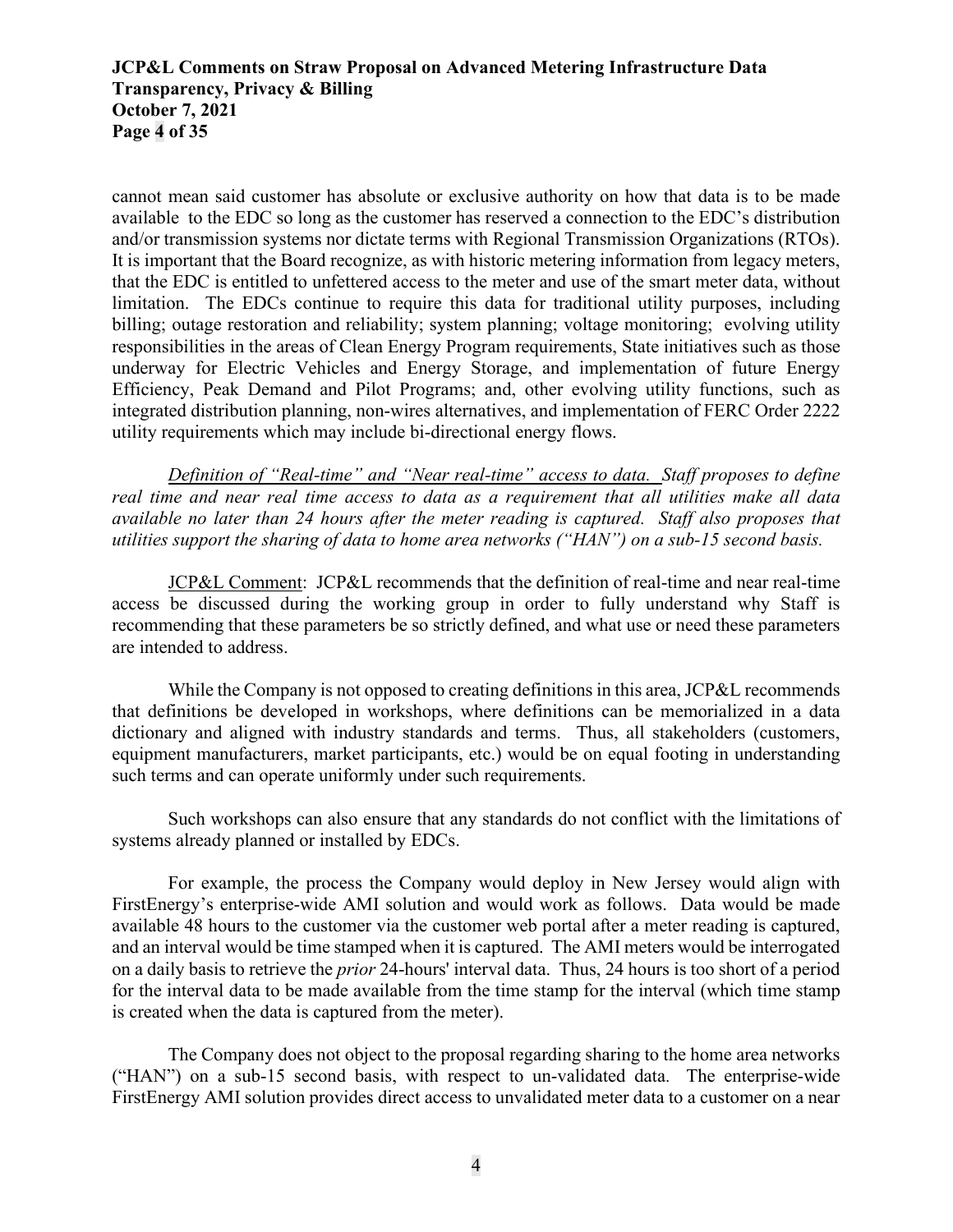# **JCP&L Comments on Straw Proposal on Advanced Metering Infrastructure Data Transparency, Privacy & Billing October 7, 2021 Page 5 of 35**

real-time basis through a customer-owned qualified energy monitoring device and HAN technologies that a customer may procure from the competitive market via an interface to the AMI meter on an approximately seven second basis.

*AMI data available on a rolling basis. Staff sees value in requiring utilities to make the AMI data available on a rolling basis as meters are installed across the service territory, and it should not wait until all or most of the AMI meters are installed.*

JCP&L Comment: The enterprise-wide FirstEnergy AMI solution that would be deployed in New Jersey provides that AMI data will be available on a rolling basis as (i) meters are installed across the service territory and (ii) have attained acceptable daily communication rates. Deployment in an area begins with the installation of primary network communication hardware (pole mounted routers) followed by meter exchanges within that area to enable meter communication. There is a meter certification process that involves a 10-day communication monitoring test before certification. This is to ensure that over-the-air network communications will be reliable. After this certification, the meter reads sought via the AMI solution, in lieu of manual reading, will begin. Once that occurs, the AMI interval data is enabled for downstream systems available to the customer, and over the air provisioning is capable to enable HAN devices. Where communication is not adequate following the meter exchange, the communication network may be enhanced with pole mounted range extenders that strengthen the network between meters and routers. Typically, meters pass the certification process without range extenders and are certified within 2-3 weeks following exchange. Where range extenders are necessary, certification may take 2-4 months to accommodate the design and installation of this equipment.

Thus, the concept of AMI data availability must reflect the time required for the certification process discussed above.

#### *Access to Data. Staff suggests all bona fide users of customer data would have access to the data once a customer provides valid authorization.*

JCP&L Comment: Access by third parties to customer data is contingent on developing, in this proceeding and in the working groups under the auspices of this proceeding, appropriate governance on the authorized use and access to customer data. Subject to those protocols, under JCP&L's AMI Plan, authorized use of customer AMI data would be available to customers via a customer portal, and available to licensed TPSs via a supplier portal or through the Electronic Data Interchange ("EDI"). (*See* Response to Topic 8 below)

JCP&L understands that in the future many types of entities will desire access to data to address a variety of needs and offer products and services. However, JCP&L contends that parameters for such access must be explicitly defined and codified based upon, and cannot proceed without, a comprehensive, transparent and well understood governance and compliance practices.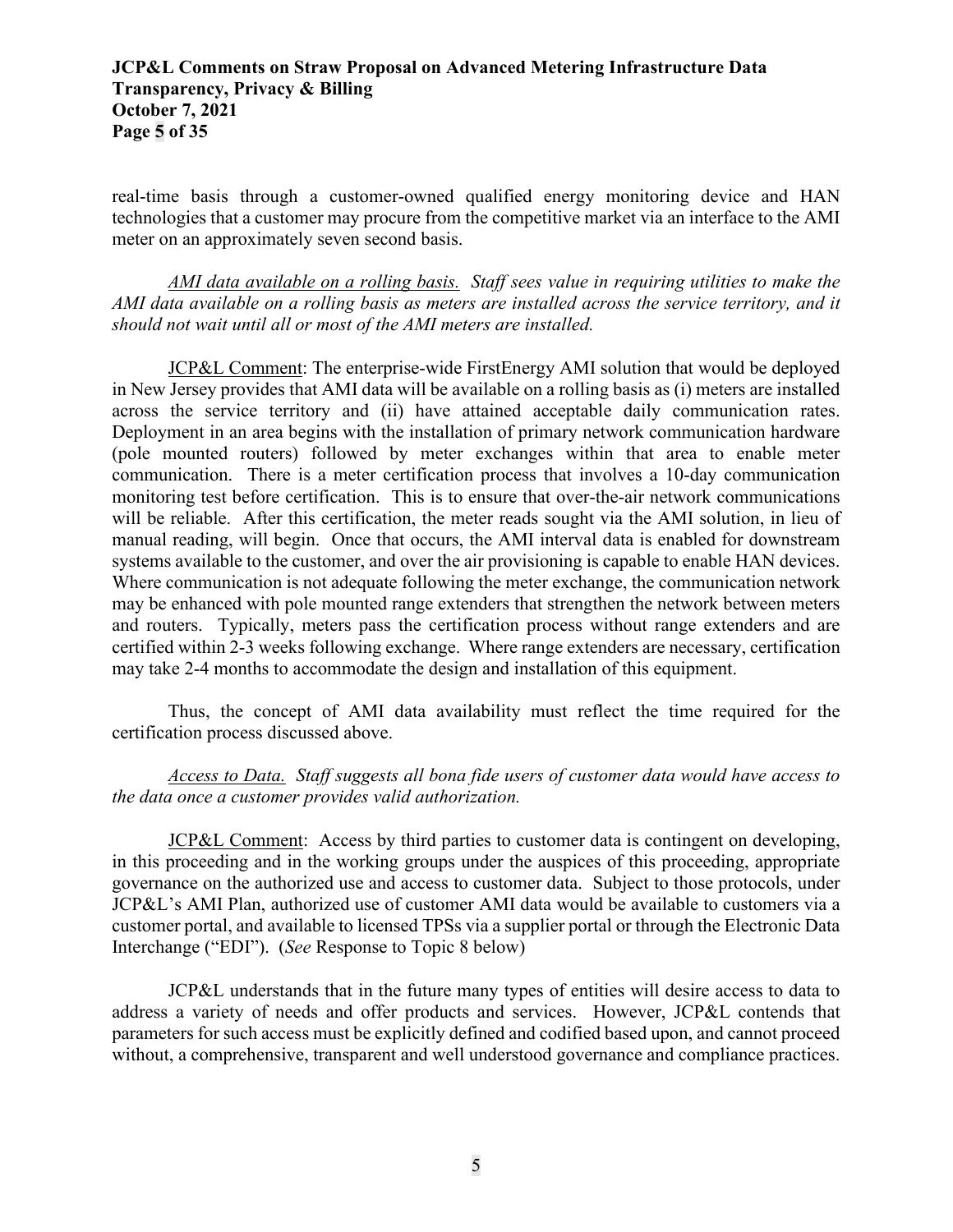# **JCP&L Comments on Straw Proposal on Advanced Metering Infrastructure Data Transparency, Privacy & Billing October 7, 2021 Page 6 of 35**

Currently, the State of New Jersey has created a robust retail electric shopping paradigm that provides well understood governance of TPSs' access to customer data. The governance of such data is memorialized in the TPS Agreement both the Company and the TPS sign.

However, there are other parties seeking access to the same data where equally robust requirements to secure customer data does not exist. Such parties include but are not limited to: PJM Curtailment Service Providers, various researchers (university, government, etc.), Distributed Energy Resource Aggregators (FERC Order 2222), Energy Efficiency providers, energy managers, brokers, and so on.

JCP&L recommends as part of the working group process that discussion take place to establish frameworks and protocols, governing access to systems, documents, and the like and applicable to the increasing list of parties seeking access to customer data.

*Real time or near real time access to usage data. Staff proposes as an MFR element that customers, or their agents, should be able to access customer energy usage data in real-time, or near real-time, in order to enable the use of technology to make better energy choices and to automate responses to market and other behavior change signals.*

JCP&L Comment: *See* JCP&L's Comment above on definition of real-time and near realtime data access, including the time frame for validated data.

*Data Portability. Staff proposes as an MFR element that* c*ustomers have the right to move their energy-related data from one energy services provider to another, a concept known as "data portability"*

JCP&L Comment: *See* Comment above on data ownership. It is unclear what is meant by "portability", and the Company may have further comments should the Staff provide further clarification. The EDC should have neither responsibility nor accountability for any transfer of energy-related data from one energy services provider to another. However, JCP&L agrees the customer should be able to share its data with its current and subsequent energy service providers. Under JCP&L's AMI Plan, the utility Customer Portal will display AMI interval data and allow data export by customers into electronic files. Third parties would be able to obtain access to meter data via the following means: (i) data may be obtained directly from the customer, who may choose to share the data retrieved through the Customer Portal or HAN devices; (ii) the utility may provide historical data to third parties in excel-format files via email following receipt of a traditional Letter of Authorization signed by the customer; and, (iii) the utility will make interval data available to BPU-licensed TPS through EDI and web portal technology.

*Data timing. Staff proposes as an MFR element that data should be made available for customers as soon as practicable.*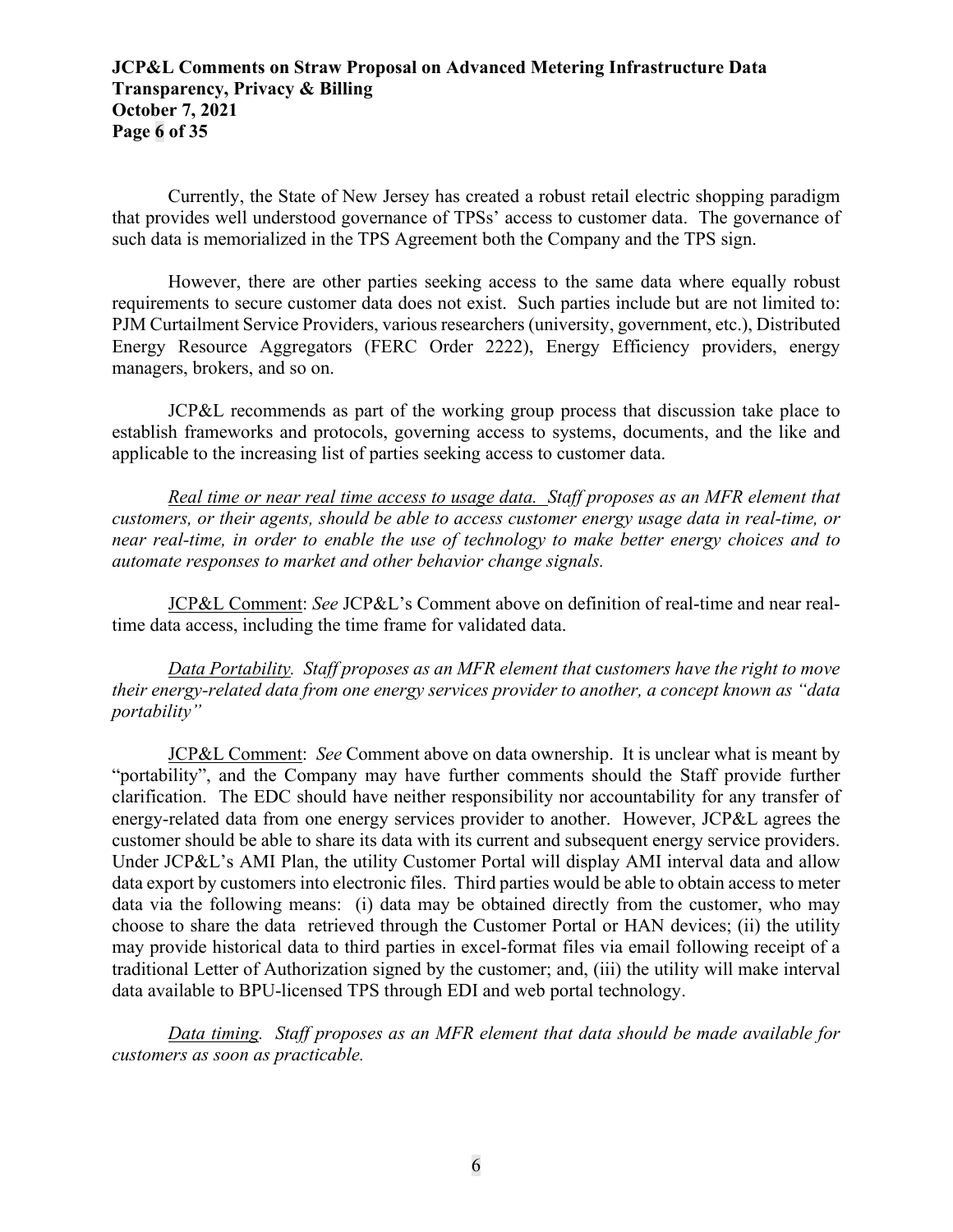## **JCP&L Comments on Straw Proposal on Advanced Metering Infrastructure Data Transparency, Privacy & Billing October 7, 2021 Page 7 of 35**

JCP&L Comment: *See* Comment above on definition of real-time and near real-time data access, including the time frame for validated data. The Company agrees that data should be made available as soon as practicable as a general principle, although the time frame for provision of validated and invalidated data may vary by EDC and the designs of their systems. As set forth above, to allow for validation, interval data would be made available (in JCP&L's case, via the Customer Portal) within 48 hours. Non-validated data thru the HAN devices mentioned earlier would be available in near real-time (approximately seven seconds for JCP&L).

*Timely implementation of data access mechanisms*. *Staff proposes an MFR element providing that the mechanisms for appropriate and secure access to customer energy usage data are implemented in a useful, timely, standardized and quality-assured manner.*

JCP&L Comment: As discussed above in the Comment regarding access to data under Topic 1, JCP&L believes success can only be achieved by all stakeholders if there is a clear and agreed to understanding of requirements as it relates to sharing of any data. JCP&L recommends that workshops address the matter of sharing usage data as part of a larger effort to standardize and memorialize sharing all customer information required to supply, manage and coordinate customer energy needs.

In accordance with JCP&L's AMI Plan, JCP&L is currently prepared to provide data access to retail customers, third parties and TPSs so as to ensure timely access, as described in detail in response to Topic 8.

Under the JCP&L Plan, the implementation of mechanisms including the Customer Portal, HAN Provisioning, TPS Supplier Portal, and TPS EDI would occur during the AMI deployment period. Interval data would become available following implementation of technology supporting each of these mechanisms, as well as the exchange and integration of the AMI meter.

*Data Sharing That Minimizes Hassle*. *Staff proposes that Customers should be able to share their AMI data with energy services providers, including utility contractors and TPSs, with a minimum of hassle, including online industry-standardized forms that provide secure access to authorized agents with "one click" and access to a single point of contact that will be listed prominently on each provider's website.*

JCP&L Comment: Please refer to above Comments on access to data. JCP&L believes proposed mechanisms under its AMI Plan for TPSs and third parties permit data sharing with a minimum of hassle. Specifically, a TPS would be afforded access to AMI interval data under their license, where the utility validates such license prior to providing any access via EDI or supplier web portal functionality.

Leveraging the Customer Portal, non-licensed third-party entities would be able to access data directly from the customer with "one click" capability for data download, as opposed to seeking authorization from the customer to then request data from the utility. Simply put, the third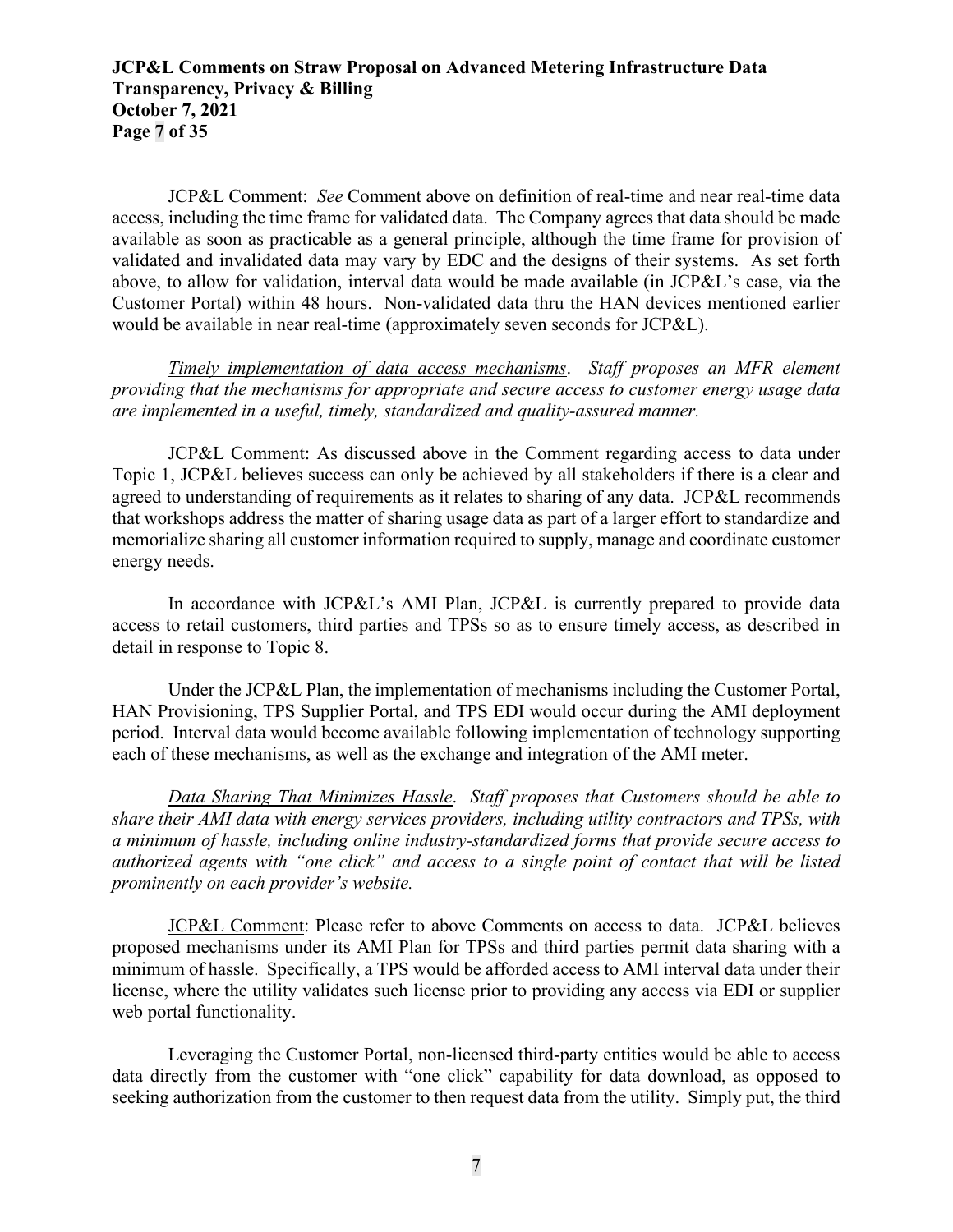### **JCP&L Comments on Straw Proposal on Advanced Metering Infrastructure Data Transparency, Privacy & Billing October 7, 2021 Page 8 of 35**

party could request *data* from *the customer* instead of requesting *authorization* from the customer to get the data *from the EDC*.

*Comparable access standards for both utilities and third-parties. Staff proposes comparable access standards for both utilities and third-parties requesting access to customer data for non-core utility functions, such as billing or reliability considerations.*

JCP&L Comment: Preliminary, the Company refers to its answer in "Access to Data", in Topic 1 above, recommending that Staff dedicate workshops to addressing the comprehensive environment of sharing data and how that will be accomplished.

JCP&L also requests further clarification regarding what is envisioned as "comparable access" and "non-core utility functions." In particular, the Company seeks to understand what "non-core" "utility functions" the Straw contemplates that third part could provide as it participated in competitive markets including with respect to interconnections of facilities with the electric distribution system.

In any event, as a general proposition there should not be standards for "comparable" access by utilities for customer data, relative to third parties. First, it should be well understood utilities and third parties are not similarly situated and their data needs will not be equal. For example, third parties don't have obligation to serve, or the costs to plan and operate systems to meet that obligation and a third party is not tasked with the responsibility to understand if a distributed energy resource located at one customer premise is impacting the operations of another customer premise, a situation where the utility would be obligated to act but where no such responsibility resides with any third party. Therefore, the data needs of the company to address such situations would of course differ from those of a third party.

Indeed, utility access to its AMI meters, in which it has invested and owns, is necessary for many functions not necessary or contemplated for third parties, such as over the air real time communication of alarms, daily interrogation of data and events, the ability to push configurations to the meter, and the like. Reliability is a core utility function and the data necessary to the utility to ensure society's access to safe, reliable electricity should not be equated with any third party's individual delivery of products or services. The EDCs will require AMI data not only for traditional utility purposes, such as billing, outage restoration and reliability, system planning, and voltage monitoring, but also for evolving utility responsibilities in the areas of Clean Energy Program requirements, State initiatives such as those underway for Electric Vehicles and Energy Storage, and implementation of future Energy Efficiency, Peak Demand and Pilot Programs, and other evolving utility functions.

Thus, the Board need not, and should not, manufacture standards for utility access to data, or to limit the access which utilities already have. Arbitrary pre-determined limits on EDCs' use of AMI data, and "comparable" access standards for utilities relative to non-utility parties, are not appropriate for this proceeding.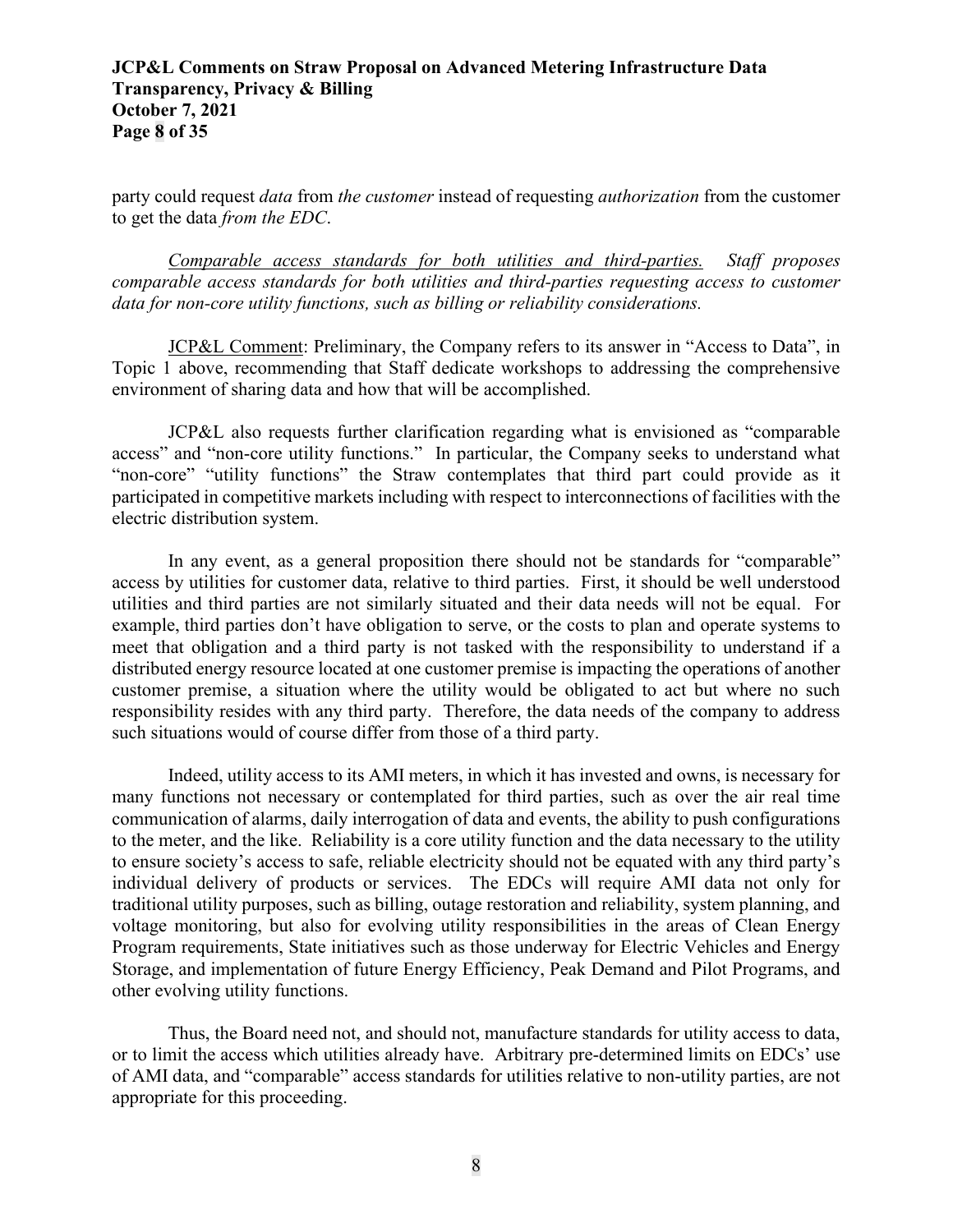# **JCP&L Comments on Straw Proposal on Advanced Metering Infrastructure Data Transparency, Privacy & Billing October 7, 2021 Page 9 of 35**

Second, further standards addressed to utility access to data are unnecessary. Moreover, the Board's existing affiliate relations rules (N.J.A.C. 14:4-3.1 et. seq.) and public utility holding company standards (N.J.A.C. 14:4-4.1 et seq.) along with Board approval of utility AMI Plans, and Board approval of DAPs (affording data access to other parties) are sufficient to safeguard against monopoly advantage concerns while permitting utilities the flexibility to use customer data in new and innovative ways when appropriate, including in ways that the assists the Board in achieving its goals. *See*, e.g., N.J.A.C. 14:4-3.3(a) (An electric and/or gas public utility shall not unreasonably discriminate against any competitor in favor of its affiliate(s) or related competitive business segment).

#### **2. Adoption of Standardized Customer Privacy Requirements.**

Privacy/Informed Consent/Working Groups. *Staff recommends the Board enshrine the principle of robust customer privacy protections and informed consent for release of customer electricity usage data. Staff proposes initiation of a working group to provide ongoing recommendations related to a common framework for customer privacy protections to be expressed in the New Jersey Common Release Form ("NJ-CRF").*

JCP&L Comment: JCP&L supports customer privacy and a requirement for safeguarding of customers' personal information and prevention of unauthorized use of this information. JCP&L supports the use of a working group to specify appropriate information sharing restrictions and to discuss the use of the NJ-CRF. An overly broad general requirement for "informed consent", absent specifics, may unintentionally restrict usage information sharing that is intended to benefit and better serve the customer, and should await the outcome of the working group efforts.

*Straw Proposal. Staff seeks comment on the inclusion of these elements in the MFRs under development in this docket: The utility will protect the customer's data from unauthorized release.*

JCP&L Comment. This issue should be discussed in a working group. *See* Comments regarding the "Access to Data" section in Topic 1. JCP&L needs more clarification regarding what is considered an unauthorized release in a data sharing environment and seeks to discuss real world scenarios and appropriate policies regarding data release. For example, EDCs can only be responsible for data in its possession and control, and not for any cybersecurity or other issues at customer or third party side of the meter/transaction.

JCP&L expects to leverage the Customer Privacy Policy as adopted by its sister companies in Pennsylvania in a timely and proper manner, upon commencement of implementation of the AMI Plan as approved by the Board. JCP&L's sister companies in Pennsylvania developed a Customer Privacy Policy, which was approved by the Pennsylvania Public Utility Commission. The Customer Privacy Policy addresses data security, data collection and privacy, and third-party information sharing.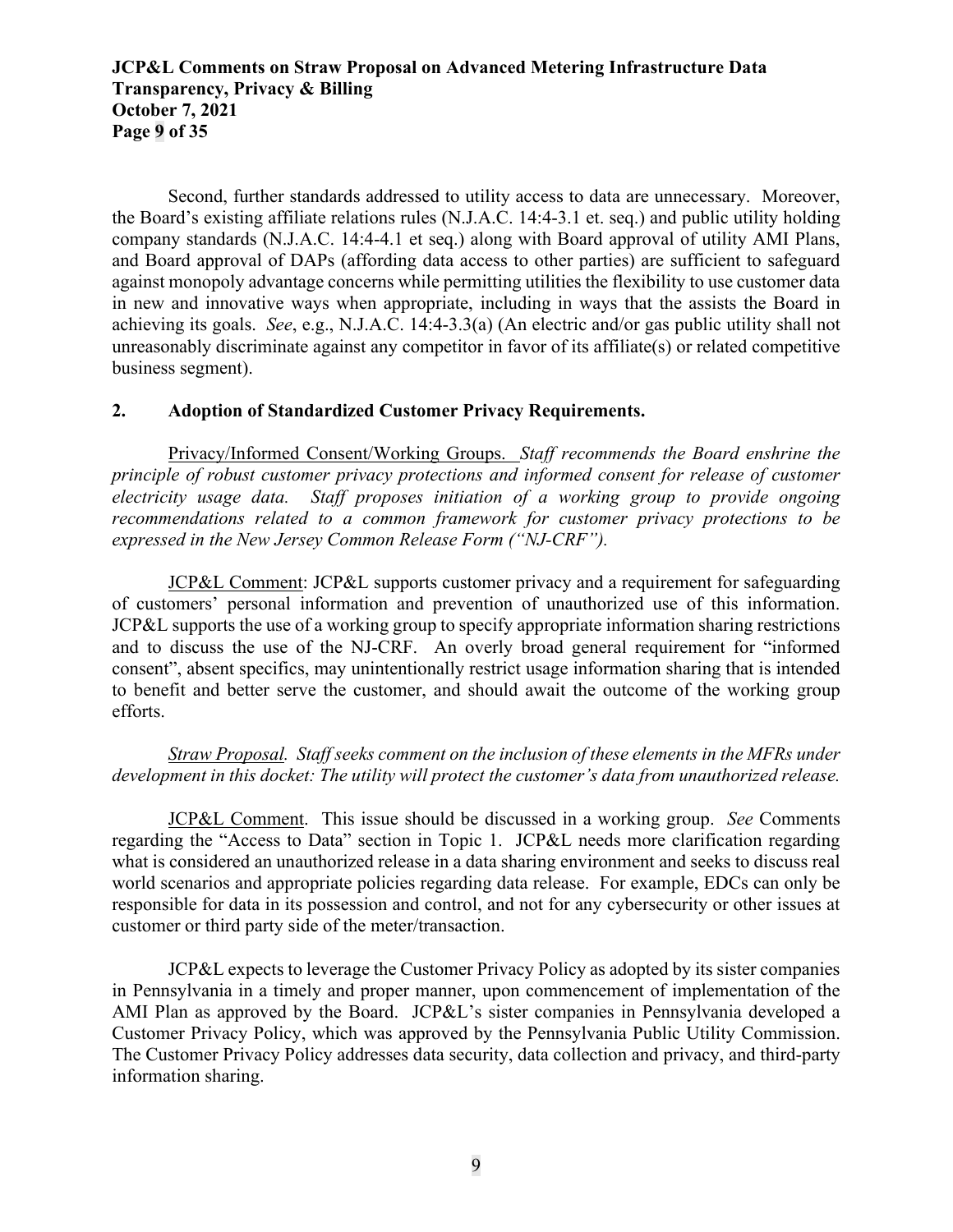# **JCP&L Comments on Straw Proposal on Advanced Metering Infrastructure Data Transparency, Privacy & Billing October 7, 2021 Page 10 of 35**

The Customer Privacy Policy states: "The Companies collect and retain Sensitive Customer Information that is reasonably necessary to serve their customers, effectively manage business operations, and meet regulatory and compliance obligations. The Companies do not sell or share any Sensitive Customer Information to third parties. In addition, they will not disclose a customer's information without prior consent, except as required by law, requested by regulatory agencies and governmental authorities, or for legitimate business purposes (such as credit evaluations). The Companies protect Sensitive Customer Information under current privacy protection laws, regardless of meter type."

*Straw Proposal. All access to customer data should occur through the protocols of the NJ-CRF.*

JCP&L Comment: JCP&L supports this type of detailed discussion within the working group.

*Straw Proposal. How and the degree to which the required data can be captured and automated in a low friction (i.e. easily entered, low latency, timely and clear interaction) processing mode.*

JCP&L Comment: It is unclear what exactly the Staff contemplates by "low friction", and the Company may have further comments should the Staff provide further explanation. However, JCP&L believes the current data access mechanisms employed by JCP&L's sister companies in Ohio and Pennsylvania, and which will be employed by the Company in New Jersey, which include a customer portal, HAN provisioning, supplier portal, and EDI would be considered "low friction".

*Straw Proposal. In the event of an unauthorized release of customer information, the NJ-CRF will require steps to notify customers, the Board, the Attorney General, Law Enforcement (or explain why law enforcement was not notified) of the release.*

JCP&L Comment: Where JCP&L is responsible for an unauthorized release of customer information due to a defect, vulnerability or breach in our owned and operated systems, JCP&L would report as required under New Jersey law and applicable BPU orders pursuant to JCP&L's cyber security and data breach response plans.

However, the Company believes it is only proper it be responsible for those releases of customer information for which it directly was responsible and had control over.

Should any third party be responsible for an inappropriate release of customer information after it has been aggregated and stored on another system outside of JCP&L's direct control, it must be the responsibility of the third party to report such releases pursuant to New Jersey law and BPU orders.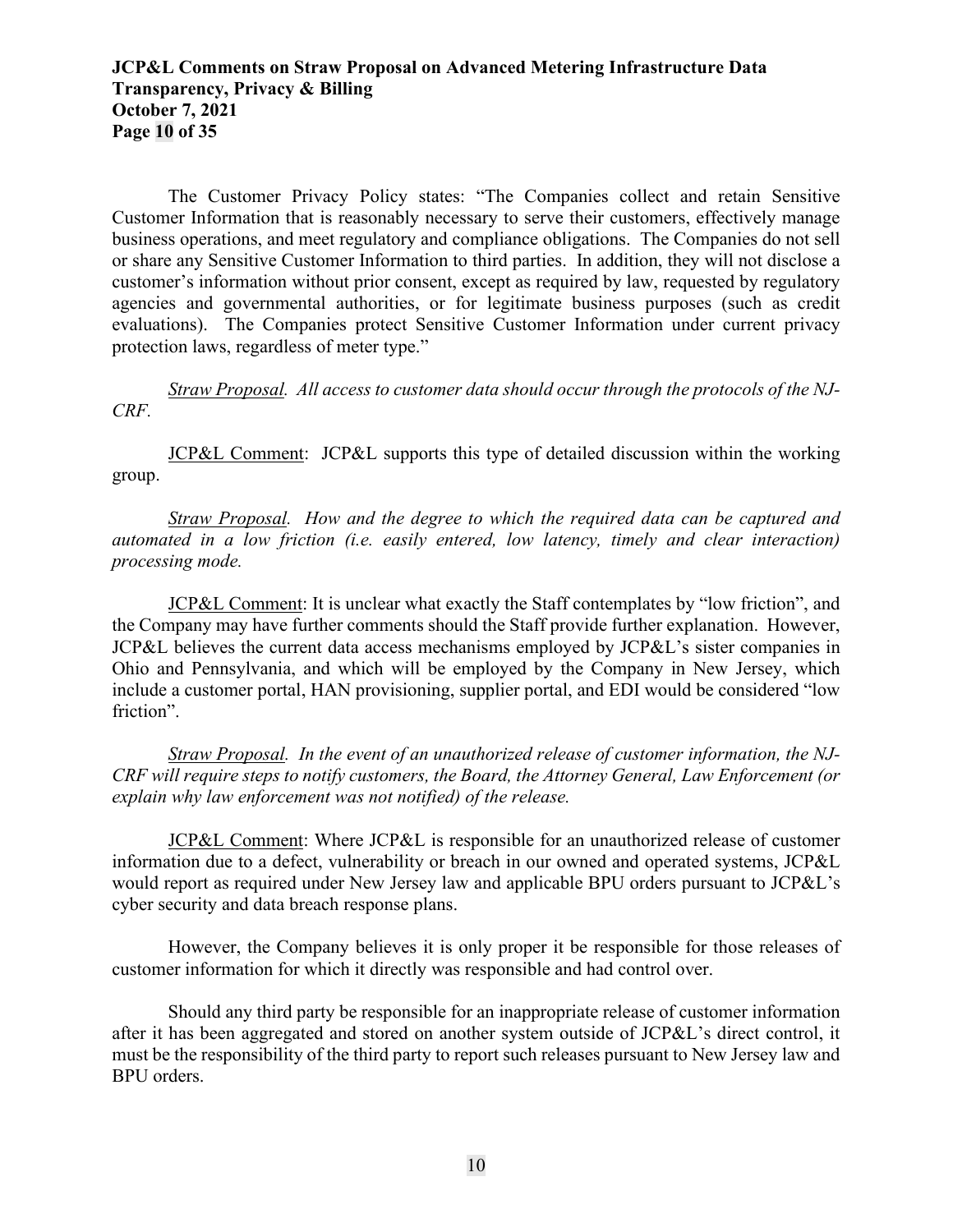## **JCP&L Comments on Straw Proposal on Advanced Metering Infrastructure Data Transparency, Privacy & Billing October 7, 2021 Page 11 of 35**

These responsibilities should be clearly stated in requirements and memorized in proper documents.

Please refer to the Company's recommendation in its "Access to data" Comment under Section 1 to dedicate workshops to the comprehensive environment of sharing data and how that will be accomplished.

*Straw Proposal. The working group should regularly meet to address and propose to the Board best practices related to privacy and cyber-security for updates to the NJ-CRF.*

JCP&L Comment*:* JCP&L can and will participate in the working group in furtherance of security protections and data privacy concerns.

*Straw Proposal. The EDCs will participate in the working group and ensure that the cybersecurity and privacy protections of the NJ-CRF maintain the integrity of the security practices of each EDC. The EDC shall remain the custodian of the data and is therefore obligated to protect it.*

JCP&L Comment*:* Where JCP&L is responsible for an unauthorized release of customer information due to a defect, vulnerability or breach in our owned and operated systems, JCP&L would report as required under New Jersey law and applicable BPU orders pursuant to our cyber security and data breach response plans.

However, the Company believes it is only proper it be responsible for those releases of customer information for which it directly was responsible and had control over.

Should any third party be responsible for an inappropriate release of customer information after it has been aggregated and stored on another system outside of JCP&L's direct control, it must be the responsibility of the third party to report such releases as per New Jersey law and BPU orders.

These responsibilities should be clearly stated in requirements and memorized in proper documents.

## **3. Using AMI to Drive Efficient Achievement of New Jersey's Clean Energy Goals, and Positioning New Jersey Grid to Appropriately Account for Clean Energy Attributes.**

*Use Cases. In developing the MFRs, Staff has identified the following use cases that each utility's DAP should enable. Staff seeks comment on how these use cases should be incorporated into the MFRs. In addition, commenters should describe specific data access and communication network protocols that would enable each identified use case, and identify both the qualitative and quantitative benefits that could be derived.*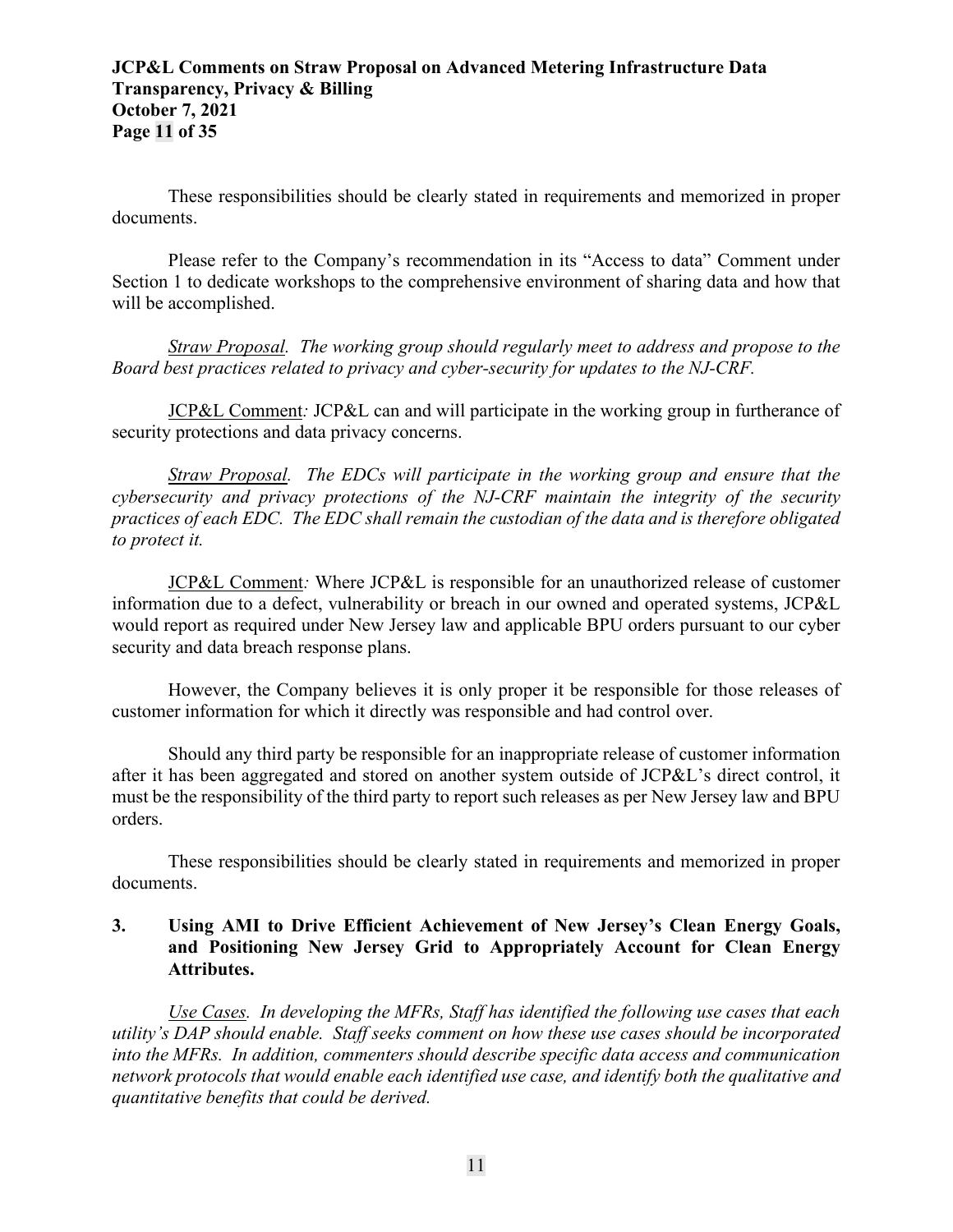• *Instantaneous usage and demand measurements on a near real-time basis; Staff initially recommends that the Standard DAP require utilities to collect 5-minute meter IU data, at watt-level precision;*

JCP&L Comment: *See* Comment above in Topic 1 on the definition of real-time and near real-time data access, including the time frame for validated data. The Company agrees that data should be made available as soon as practicable as a general principle, although the time frame for provision of validated and invalidated data may vary by EDC and the designs of their systems.

Under the JCP&L AMI Plan, the installed AMI meters would support direct meter data transmission to qualified in-home devices and HAN technologies that a customer may procure from the competitive market. Usage data is available near real time (approximately seven seconds) through this technology.

The Company currently uses intervals of 15 minutes for commercial customers and 60 minute data for residential customers. With the vast majority of utility customers requiring only 60-minute interval length, there is a substantial increase in cost to enable capacity of the AMI communication network and back-office system infrastructure to process and store data, and systems that provide access to such data for a 5-minute interval length or other length that is less than what is currently used and necessary.

It is not clear as to the value 5-minute meter IU data would provide for MFRs, and a working group should address this issue further. Before requiring a shorter interval period that would impact AMI system design the Board would need to carefully consider the AMI infrastructure already designed and currently being deployed by EDCs and the costs of any modifications.

*High bill notification. In developing the MFRs, Staff has identified the following use cases that each utility's DAP should enable. Staff seeks comment on how these use cases should be incorporated into the MFRs. In addition, commenters should describe specific data access and communication network protocols that would enable each identified use case, and identify both the qualitative and quantitative benefits that could be derived.* 

• *Ability for the customer to be notified about high bills on a near real time basis.*

JCP&L Comment: Utilities should evaluate the capability enabled by AMI interval data retrieved daily to implement high bill notifications. Algorithms will need developed to accumulate consumption during a service period and determine when such notification is appropriately provided to the customer to avoid burdensome notifications which then get ignored. For example, it will need to be determined what day of the current service period and what threshold triggers the notification while allowing the customer enough time in the service period to adjust usage.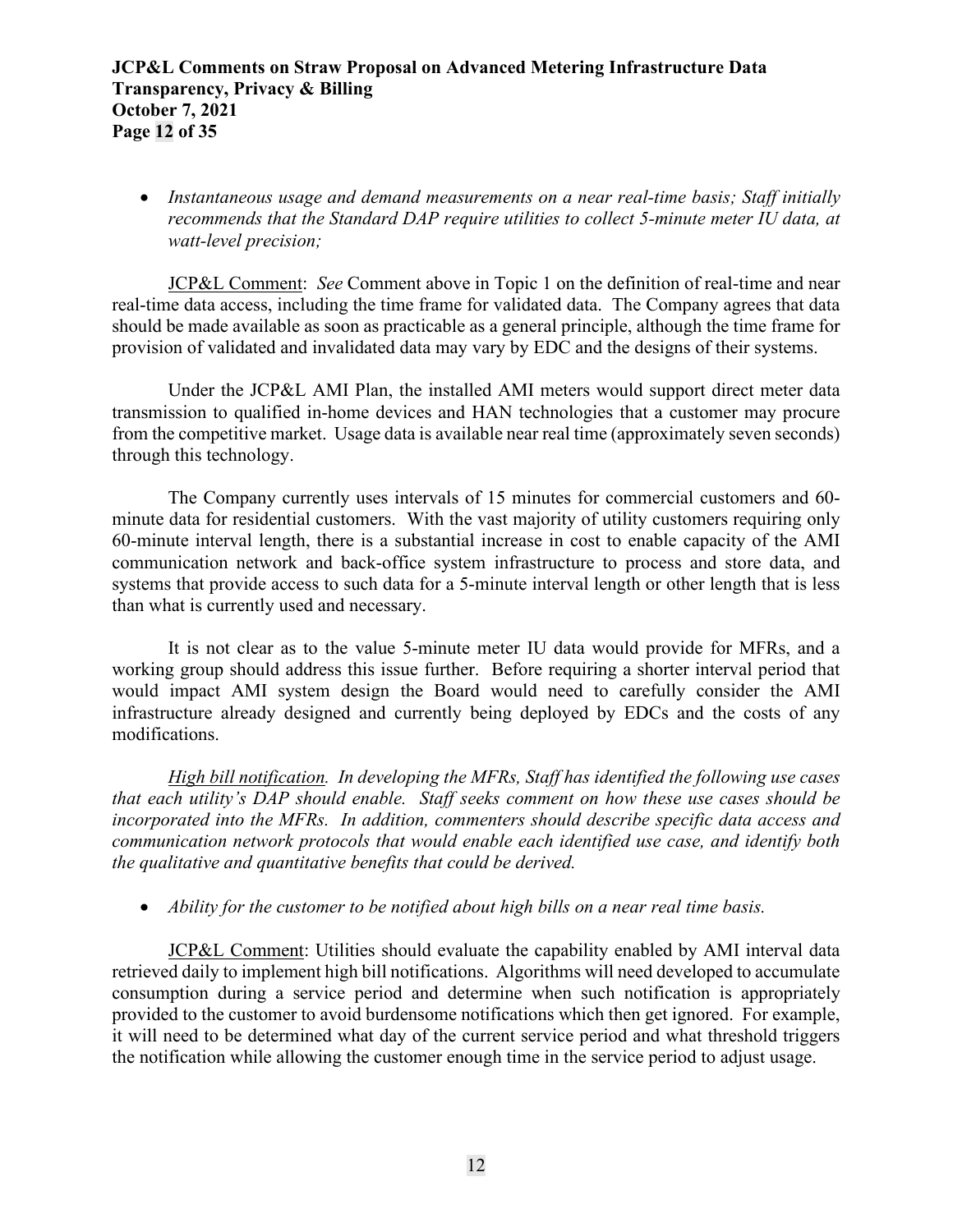### **JCP&L Comments on Straw Proposal on Advanced Metering Infrastructure Data Transparency, Privacy & Billing October 7, 2021 Page 13 of 35**

*Voluntary Conservation Notification. In developing the MFRs, Staff has identified the following use cases that each utility's DAP should enable. Staff seeks comment on how these use cases should be incorporated into the MFRs. In addition, commenters should describe specific data access and communication network protocols that would enable each identified use case, and identify both the qualitative and quantitative benefits that could be derived.*

• *Ability for customers to be notified about voluntary conservation requests.*

JCP&L Comment: JCP&L believes that this should be addressed in a workshop.

The Company recommends that a process for voluntary conservation requests needs to be carefully designed and coordinated with the utility peak demand reduction programs to ensure such initiatives are complimentary and to avoid customer confusion. As an example, voluntary conservation requests could also be used for a behavioral demand response program that provides notification messages to motivate customers to reduce usage during peak demand reduction events. Interval data is used by this type of program to support measurement and verification of the demand reduction achieved during events, as well as to support customer feedback regarding their performance, similar to other demand response programs.

*Alternate Rate Structures. In developing the MFRs, Staff has identified the following use cases that each utility's DAP should enable. Staff seeks comment on how these use cases should be incorporated into the MFRs. In addition, commenters should describe specific data access and communication network protocols that would enable each identified use case, and identify both the qualitative and quantitative benefits that could be derived.* 

• *Ability to use different rate structures, such as time of use or peak demand.*

JCP&L Comment: Smart meters provide the enabling technology for customers to take advantage of time varying rates. One policy question is whether the BPU wishes to have the EDCs enhance the rate offerings under Basic Generation Service ("BGS") or continue to reserve enhanced rate offerings for the competitive market. While the capacity of the Company's distribution system is generally considered to be fixed, that is it doesn't vary with time, distribution rates may be designed more granularly to correspond with demand on the distribution system.

JCP&L currently offers TOU rates (seasonal rates and time-of-day, i.e., on/off-peak rates) for certain rate schedules. JCP&L will be able to further enhance its TOU rate offerings as the Company accumulates a larger data set with respect to customer usage patterns from the AMI deployment. A robust data set is required to support more complex and/or granular rate designs to ensure that TOU rates are properly designed in accordance with cost causation principles so as to avoid inter- and intra-class cross subsidization.

*Generation Export. In developing the MFRs, Staff has identified the following use cases that each utility's DAP should enable. Staff seeks comment on how these use cases should be*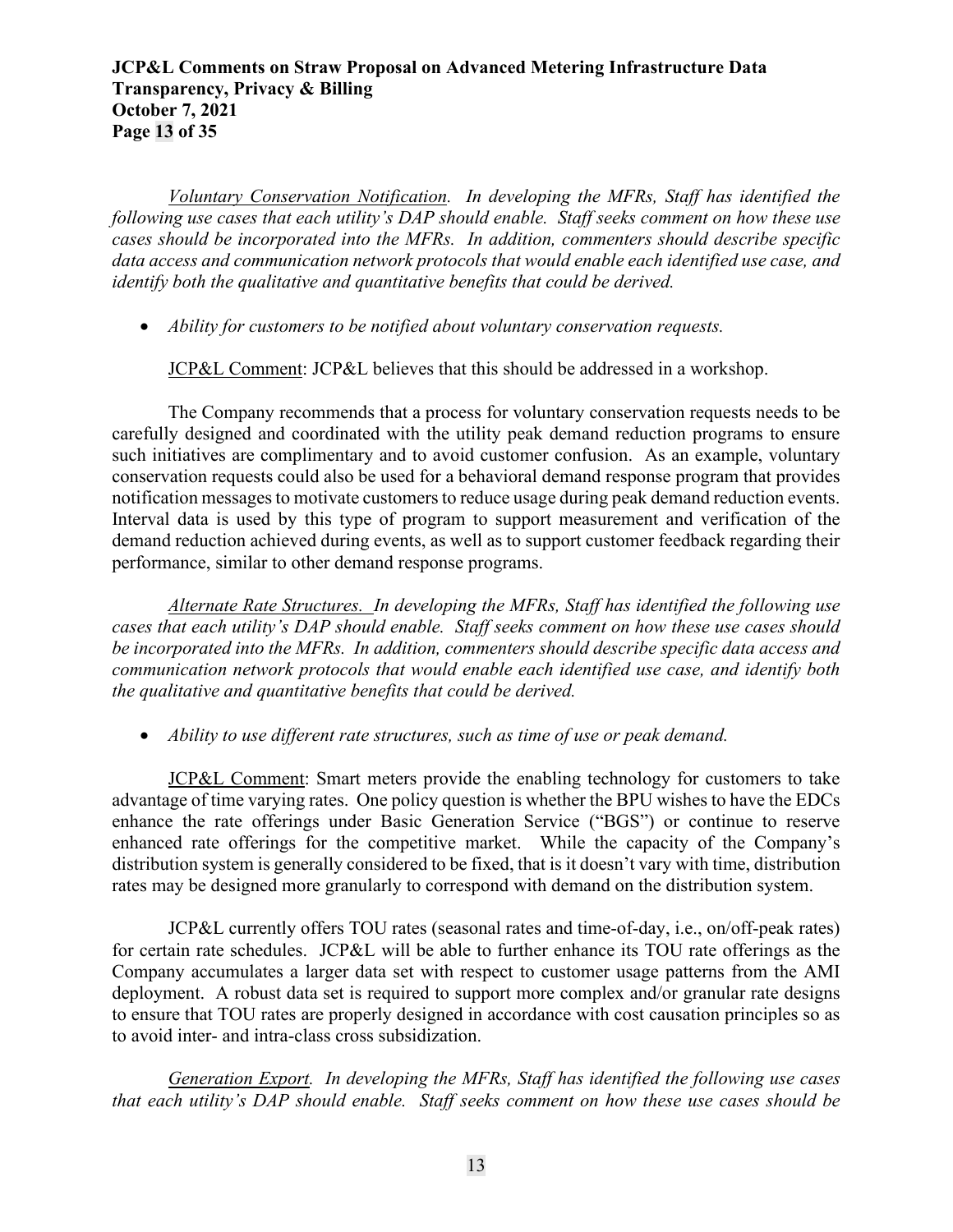## **JCP&L Comments on Straw Proposal on Advanced Metering Infrastructure Data Transparency, Privacy & Billing October 7, 2021 Page 14 of 35**

*incorporated into the MFRs. In addition, commenters should describe specific data access and communication network protocols that would enable each identified use case, and identify both the qualitative and quantitative benefits that could be derived.*

• *Ability for customers to understand how and when their own generation is exporting to the grid, including instantaneous two-way meter data where applicable.*

JCP&L Comment: Further clarification is needed on what Staff means by "instantaneous" in terms of data. Please see comments above regarding data availability. Under JCP&L's AMI Plan, metering would be capable of bi-directional measurement when the customer has behind the meter generation. At any instant in time when the customer load exceeds customer generation, measurement will be accumulated in a 'delivered' register. And at any instant in time when customer generation exceeds customer load, measurement will be accumulated in a 'received' register. Both delivered and received interval data should be available to the customer. As such, a customer will know during what hours its generation is exporting to the grid as reflected in the interval data presented for the received register.

*a. Ability for customers with DERs to fully participate in DER aggregations envisioned by FERC Order 2222, including providing appropriate data access and availability for approved two-way metering and telemetry requirements.*

JCP&L Comment: JCP&L has been active in implementation efforts in the PJM stakeholder process to develop the requirements and design elements that will be required of DER systems including metering and telemetry to meet the ambitious goals of FERC Order 2222.

However, there are many questions that will require coordination with state regulators to establish the proper foundation for implementation plans.

An example of a foundational question is to what level will the State of New Jersey allow individual assets behind the meter, or behind the point of interconnection of a customer and utility, to participate in the PJM markets. For example, do all assets behind the meter or behind the interconnection have to act in the same manner? If a battery and a solar panel are behind the meter of a customer, can the battery participate in a PJM market and the solar panel receive retail net meter treatment? Or do both need to either participate in the wholesale market or both need to go to retail net metering?

JCP&L would recommend workshops convene on this subject not only in the context of this straw proposal but also in the context of how the State, Staff and other stakeholders expect utilities to organize to support the goals and functions of FERC Order 2222 and several substantial simultaneous efforts underway.

*DER/Interconnection Costs. In developing the MFRs, Staff has identified the following use cases that each utility's DAP should enable. Staff seeks comment on how these use cases should*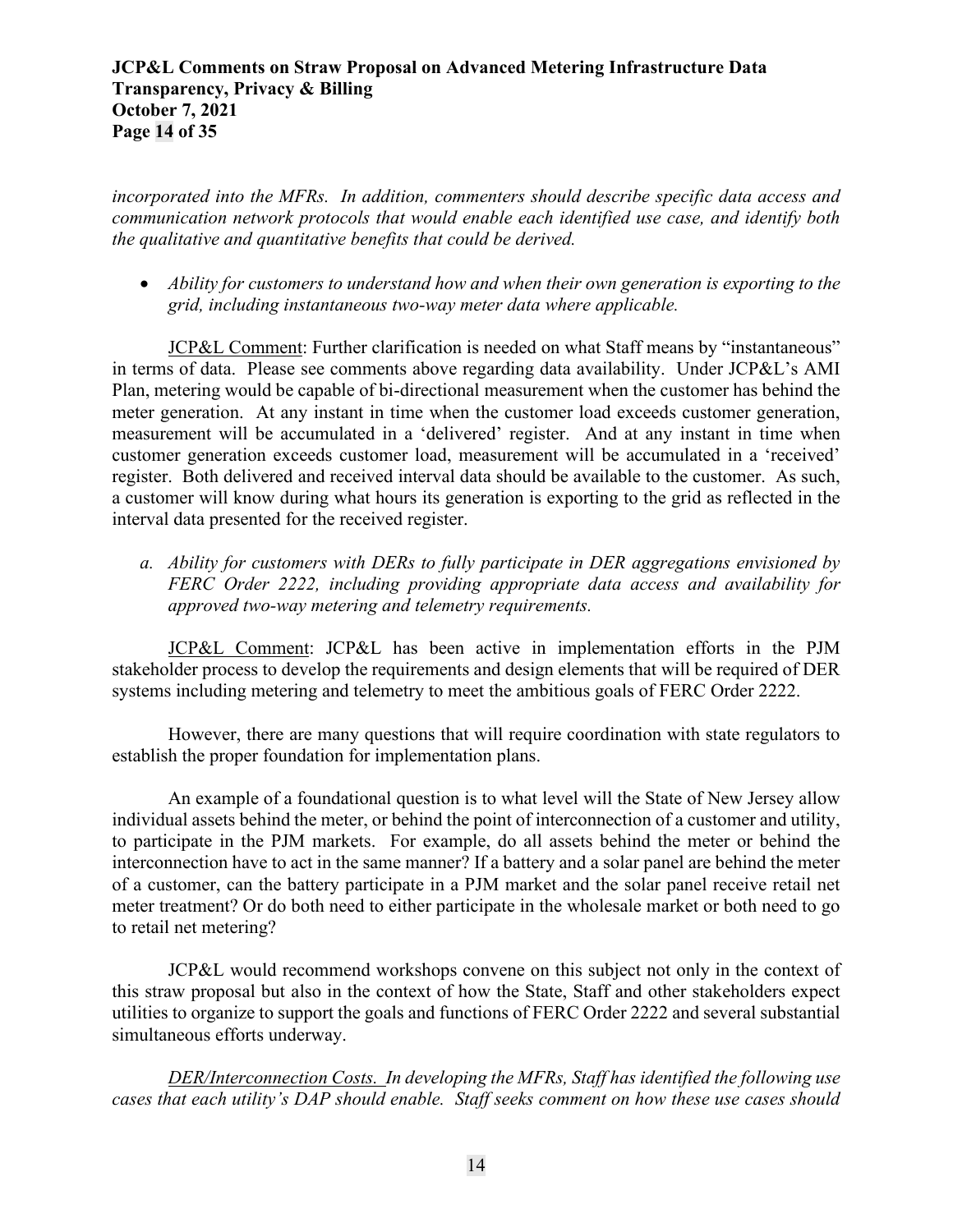## **JCP&L Comments on Straw Proposal on Advanced Metering Infrastructure Data Transparency, Privacy & Billing October 7, 2021 Page 15 of 35**

*be incorporated into the MFRs. In addition, commenters should describe specific data access and communication network protocols that would enable each identified use case, and identify both the qualitative and quantitative benefits that could be derived.*

• *Ability for the customers to understand how the size of the DER they interconnect to the grid will affect interconnection costs.*

JCP&L Comment: JCP&L does not believe that historical AMI data will allow customers to fully understand how the size of the DER they interconnect to the grid will "affect interconnection costs." JCP&L views interconnection costs to be the total cost of application fees, study fees and any mitigation costs needed to maintain the safety and reliability of the distribution and transmission system. These costs are location and DER rating-specific and can only be determined upon application for interconnection.

However, JCP&L believes that AMI data made readily accessible to a customer and/or their representative could assist in determining the proper sizing of behind the meter DER. In this case, AMI data enables the customer to properly size the DER to match their own energy consumption and/or peak demand which would lead to insight concerning installation costs, though not interconnection costs.

*NEMA standards. Staff also seeks comment on whether the MFRs should require compliance with the National Electrical Manufacturer's ("NEMA") handbook under ANSI C12.0 standards and prohibit standards that differ from those established by NEMA, which could preclude competitive offerings from generally used Original Equipment Manufacturers.* 

JCP&L Comment: The American National Standards Institute (ANSI) oversees both [ANSI](https://web.archive.org/web/20100526093232/https:/www.nema.org/stds/c12-1.cfm)  [C12.1,](https://web.archive.org/web/20100526093232/https:/www.nema.org/stds/c12-1.cfm) "American National Standard for Electric Meters – Code for Electricity Metering," and [ANSI C12.20,](https://web.archive.org/web/20100526093854/https:/www.nema.org/stds/c12-20.cfm) "American National Standard for Electric Meters for Electricity Meters – 0.1, 0.2 and 0.5 Accuracy Classes." The most recent editions of these standards are ANSI C12.1-2014 and ANSI C12.20-2015. Though these are both voluntary standards, they do form the basis for the testing requirements set by most North American utilities and utility commissions for their revenue (i.e., "billing") meter requirements. FirstEnergy does not support the use of metering products that do not meet the above stated standards for use in revenue billing or settlements. ANSI C12.1 and ANSI C12.20 are published by the National Electrical Manufacturers Association (NEMA). Both of the ANSI standards stated above, should be the minimum for all revenue (i.e., "billing") meter requirements.

It is premature to address in the abstract an unidentified "standards that differ" without further information about what those standards are and what their legal and functional impact would be. This should be discussed further in a workshop.

*Distribution Planning. In their MFR compliance filings, utilities should be able to explain how their proposed DAP plans can leverage their AMI investment to improve visibility and*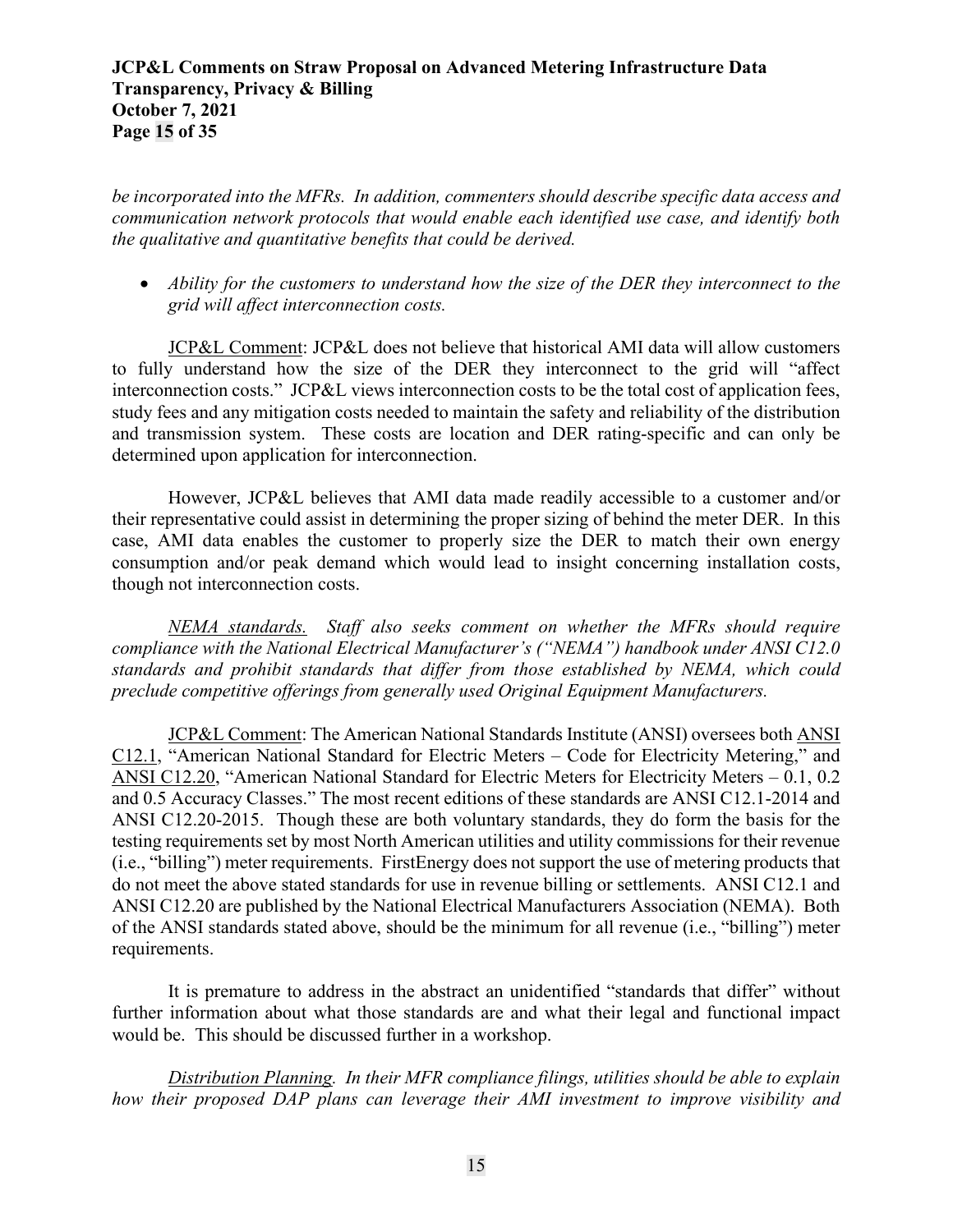## **JCP&L Comments on Straw Proposal on Advanced Metering Infrastructure Data Transparency, Privacy & Billing October 7, 2021 Page 16 of 35**

*planning on the distribution level, including such items as aggregating AMI data sets to: Allow the use of information gleaned from AMI to assist customers and third parties to propose and site DERs at the most valuable place on the distribution grid.*

JCP&L Comment: Distribution planning is and must remain a core function of the EDCs. Proposed use of AMI information for the siting of third-party facilities is premature, beyond the scope of this proceeding and implicates FERC Orders 2222, 2003, 2006, and 890, and numerous other issues. This issue should be addressed in a separate forum.

*Distribution Planning. In their MFR compliance filings, utilities should be able to explain how their proposed DAP plans can leverage their AMI investment to improve visibility and planning on the distribution level, including such items as aggregating AMI data sets to: Promote system visibility for customers and third-party developers through enabling real-time power flow mapping from the feeder to the customer meter in a way that would update on real time conditions, forecast load and voltage at primary and secondary nodes and meters, and, monitor the voltage, power quality, frequency, and other measurements of the grid conditions in real time.*

JCP&L Comment: JCP&L seeks clarification of the straw proposal with regard to the necessity of promoting "system visibility for customers and third-party developers through real time power flow mapping...", including what role the Straw envisions for customer and third parties regarding the utility functions listed (emphasis added). AMI meters are installed at the point of interconnection. AMI data could improve visibility to JCP&L at its distribution control center when AMI data is integrated into its ADMS power flow. AMI and its integration into ADMS will allow JCP&L to have visibility into the impacts of customer DER on the system at various times throughout the year and can help operators identify possible need to override the DER or allow the DER to remain in operation during system contingencies.

In addition, applying data analytics to the AMI data may provide visibility to new loads as electrification becomes more prevalent. AMI voltage data can be used to more rapidly identify voltage and power quality problems to enable an appropriate utility response. AMI data can be aggregated to the distribution service level to identify overloaded transformers and allow for a proactive replacement program. This data can be a valuable tool to aid the *utility* in managing steady state voltage, especially in areas with high DER penetration.

*Distribution Planning. In their MFR compliance filings, utilities should be able to explain how their proposed DAP plans can leverage their AMI investment to improve visibility and planning on the distribution level, including such items as aggregating AMI data sets to: Allow the consideration of non-wire alternatives and potentially informing a local pricing component that may be used in future market-based mechanisms to best capitalize on the value for DER services provided to the local distribution circuit.*

JCP&L Comment: AMI data can be used as another data point in the identification of circuit constraints or steady state voltage problems. This is due to the granularity of the data at a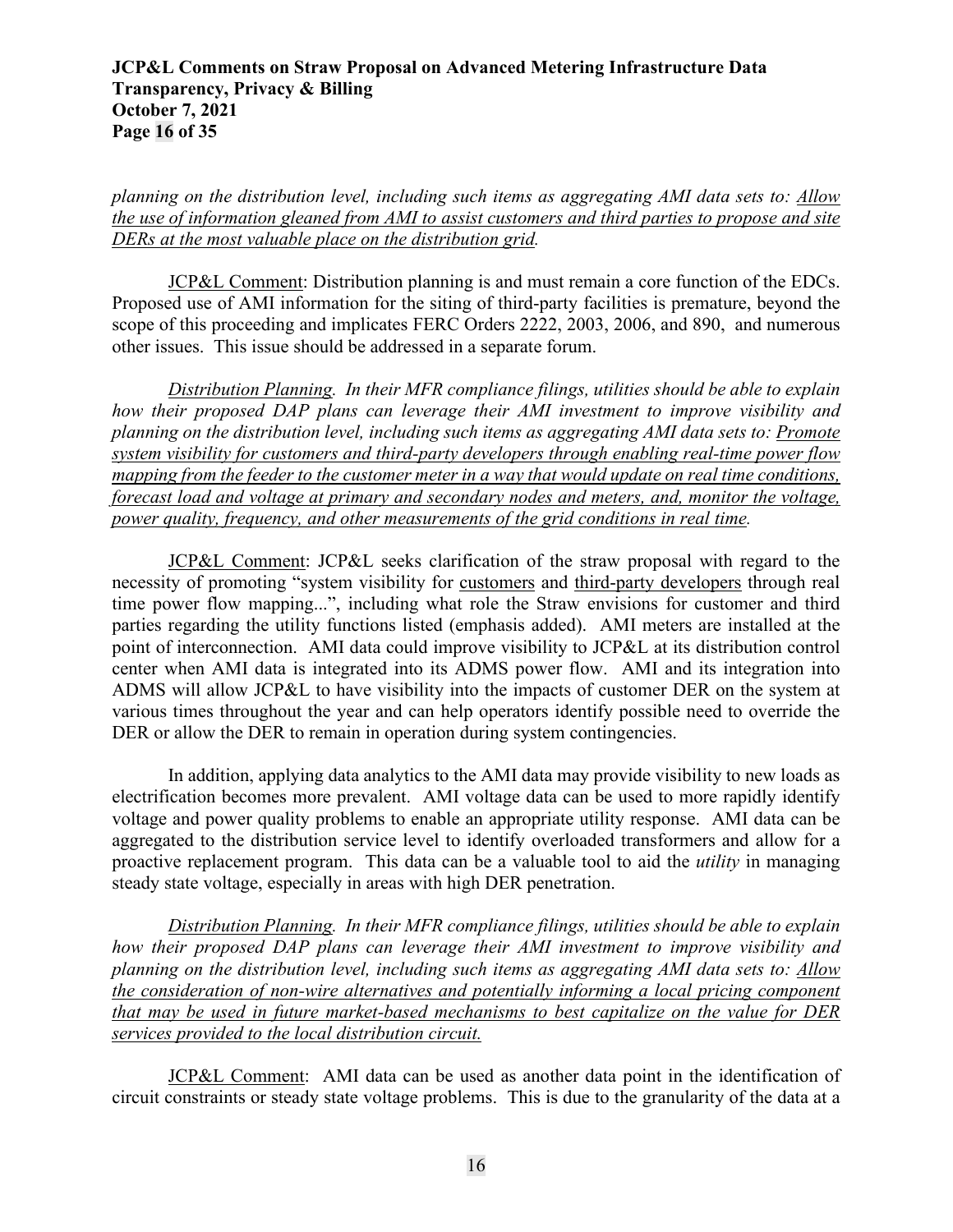# **JCP&L Comments on Straw Proposal on Advanced Metering Infrastructure Data Transparency, Privacy & Billing October 7, 2021 Page 17 of 35**

customer level which can be aggregated to a nodal level at different points on a distribution circuit. This data can also be used to identify the time duration of the constraint or voltage excursion and can be used in the design of a cost-effective solution. This cost-effective solution may include non-wire alternatives. If a utility pursues a market-based solution, it would need absolute assurance that the DER mechanism will solve the problem, since utilities have the responsibility for safety and reliability of the distribution system.

With regards to the concept of informing a local pricing component, JCP&L is unclear of the manner in which such a concept may be realized. If the Board is referring to wholesale price nodes of PJM, such price points are on the bulk transmission system and would continue to be impacted by non-local price influencers. If the Board envisions a secondary, local market that is administered outside of the PJM wholesale marketplace, such a concept would require a healthy level of workshops to establish the market design and cost accompanied by retail/wholesale coordination focused on delivering cost effective results to customers. JCP&L would be agreeable to participating in such an effort.

*Distribution Planning/Regulatory Support. In their MFR compliance filings, utilities should be able to explain how their proposed DAP plans can leverage their AMI investment to improve visibility and planning on the distribution level, including such items as aggregating AMI data sets to: Enable efficient and productive regulatory performance audit as well as future legislative and regulatory reform debate and decision support.*

JCP&L Comment: JCP&L does not understand what is meant by "enable efficient and productive regulatory performance audit as well as future legislative and regulatory reform debate and decision support," and is therefore unable to comment at the time. Upon receipt of additional information, JCP&L would be happy to comment.

# **4. Maximizing Impact of AMI on Reliability, Planning, and Reporting Metrics.**

*Smart Meter Data In Reliability Reporting. In the short term, Staff recommends that utilities begin utilizing smart meter availability data in all reliability reporting requirements, including System Average Interruption Duration Index ("SAIDI")/System Average Interruption Frequency Index ("SAIFI") and other metrics, as such data becomes available on a rolling basis.*

JCP&L Comment: JCP&L does not agree in the short-term that smart meter availability data should be used for "all" reliability reporting requirements. Until AMI deployment and full integration of ADMS and process development occurs, on an ad-hoc basis, there are manual methods available to use AMI data for reliability analysis. These methods are labor and time intensive and not practical for daily reliability analysis but will be used when needed. For periodic reporting of metrics like SAIDI the use of smart meter availability data should not be required until AMI deployment, integration with ADMS, and development of an appropriate process are completed.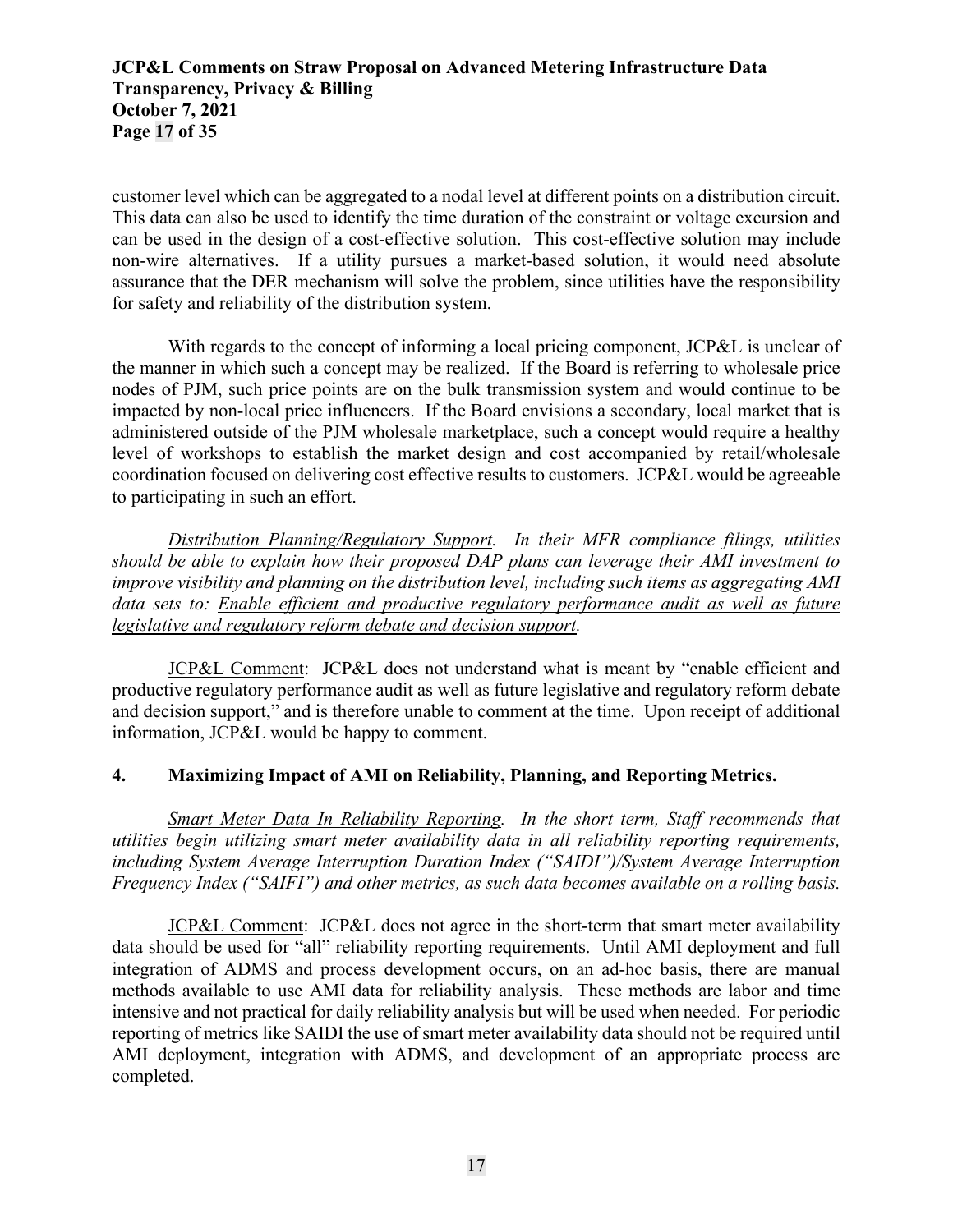# **JCP&L Comments on Straw Proposal on Advanced Metering Infrastructure Data Transparency, Privacy & Billing October 7, 2021 Page 18 of 35**

*Distribution Planning. To ensure consistency with the principle of AMI fostering improvement in reliability by increasing transparency, improving efficiency of planning and improved outage recovery, Staff proposes the following MFR elements. Commenters should address specific elements of a DAP that would foster achievements of these or additional principles:* 

- *AMI Data should be collected and stored for retrieval, synthesis, modeling and analysis supporting future distribution planning, including but not limited to:*
	- *Determining whether retail-level load management could avoid upgrading a circuit;*
	- *Forecasting overloads on future circuits based on granular usage trends;*
	- *Determining whether deployment of DER resources could more efficiently alleviate identified violation; and*
	- *Facilitating improvements to the current interconnection process.*

JCP&L Comment: AMI data can be used for the development of integrated distribution plans as it will provide more granular real-time data availability and data analytics that better represent system parameters as compared to the limited visibility from manual load readings. Over time, this could enable a transition from a more static planning process based on peak loads to a more dynamic and iterative approach which takes into account various loading scenarios, and a better understanding of system limits and capabilities (e.g., impact of clouds, vs. humidity, vs. solar production, vs. load). Thus, the integrated distribution planning model will be complemented by AMI data as AMI data will support continuous complex and iterative analysis with more granular and readily available data. The following highlights benefits to distribution planning from AMI data, as well as certain limitations:

- a. AMI data can capture customer steady state voltage and can provide indication of high or low voltage. This can be beneficial in areas of high solar penetration where high voltage may occur and can be beneficial in high load serving areas where transformers and secondary conductors may be undersized.
- b. AMI data can also be used to identify overloaded distribution transformers which will allow utilities to proactively replace units before they fail.
- c. Volt, Var, and Watt measurements can be helpful when locating and sizing capacitor banks to improve power system efficiency and in regulating voltage. This data can also be helpful when implementing an integrated volt var system to help reduce system demand and achieve energy savings goals.
- d. Although AMI data does not provide a complete picture of circuit loading, the data can be helpful in the development of future integrated distribution plans due to the level of granularity at a customer level.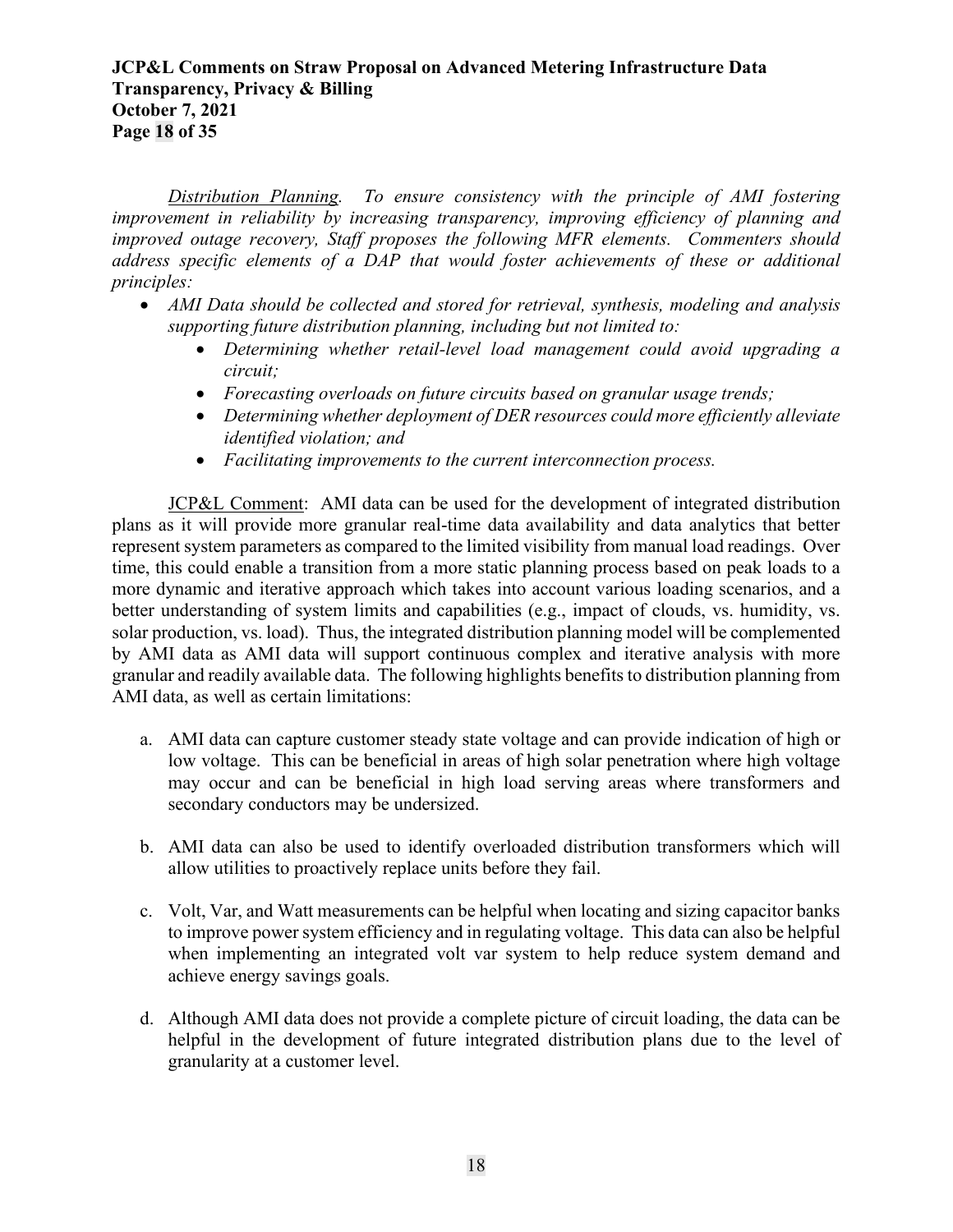- e. AMI data can be helpful in the planning process; however, it does not provide a complete view of distribution circuit loads. Smart meters are primarily used for residential customers and in forecasting circuit loads and may not initially include large customers. It is important to keep in mind that AMI data only represents customer load and excludes line and transformer losses. Therefore, there is a data gap when trying to correlate AMI data with distribution circuit peaks.
- f. An additional challenge with AMI data is how to sum the loads and determine an accurate coincidence factor to apply at various nodes on the distribution circuit. Determining accurate diversification is important to properly identify thermal overloads that can occur on various sections across the distribution circuit. Additional research and application of data analytics will help with this issue. AMI data can be beneficial in determining load duration curves as it can provide planning engineers visibility into the duration of peak loads. This can be helpful in understanding loading risks and identifying cost-effective planning solutions.
- g. AMI load, event, and diagnostic data together with the other analytic methods and factors could be used to identify and evaluate impacts of electrification or penetration of DERs. When there is an unknown in DER or electrification at a customer's location, load data could be used to explore a pattern of usage, load shape and variation in demands. The use of data analytics or machine learning can be explored to help identify electrification and/or changes in DER operation.

JCP&L agrees with Board staff that after the full deployment of AMI meters and the development of processes the granular data made available by AMI data collection and storage will lead to significant accuracy improvements in static circuit modeling used in planning the distribution system and reviewing applications in the interconnection process. The increase in accuracy of static models will facilitate improvements to the current interconnection process by enabling more accurate calculation of available hosting capacity. Furthermore, the granular data collected over fixed time intervals, combined with the SCADA-derived circuit level data currently collected, will allow for the development of time series models of the distribution system. The time series modeling analysis supported by AMI data will provide JCP&L with the ability to evaluate the time dependent impact of solar PV and storage devices used to inject or absorb power in support of the distribution system, or in support of participation in wholesale markets.

*Outage Determination*. *To ensure consistency with the principle of AMI fostering improvement in reliability by increasing transparency, improving efficiency of planning and improved outage recovery, Staff proposes the following MFR elements. Commenters should address specific elements of a DAP that would foster achievements of these or additional principles:*

• *Use of information will be maximized to cost-effectively determine location and severity of outages.*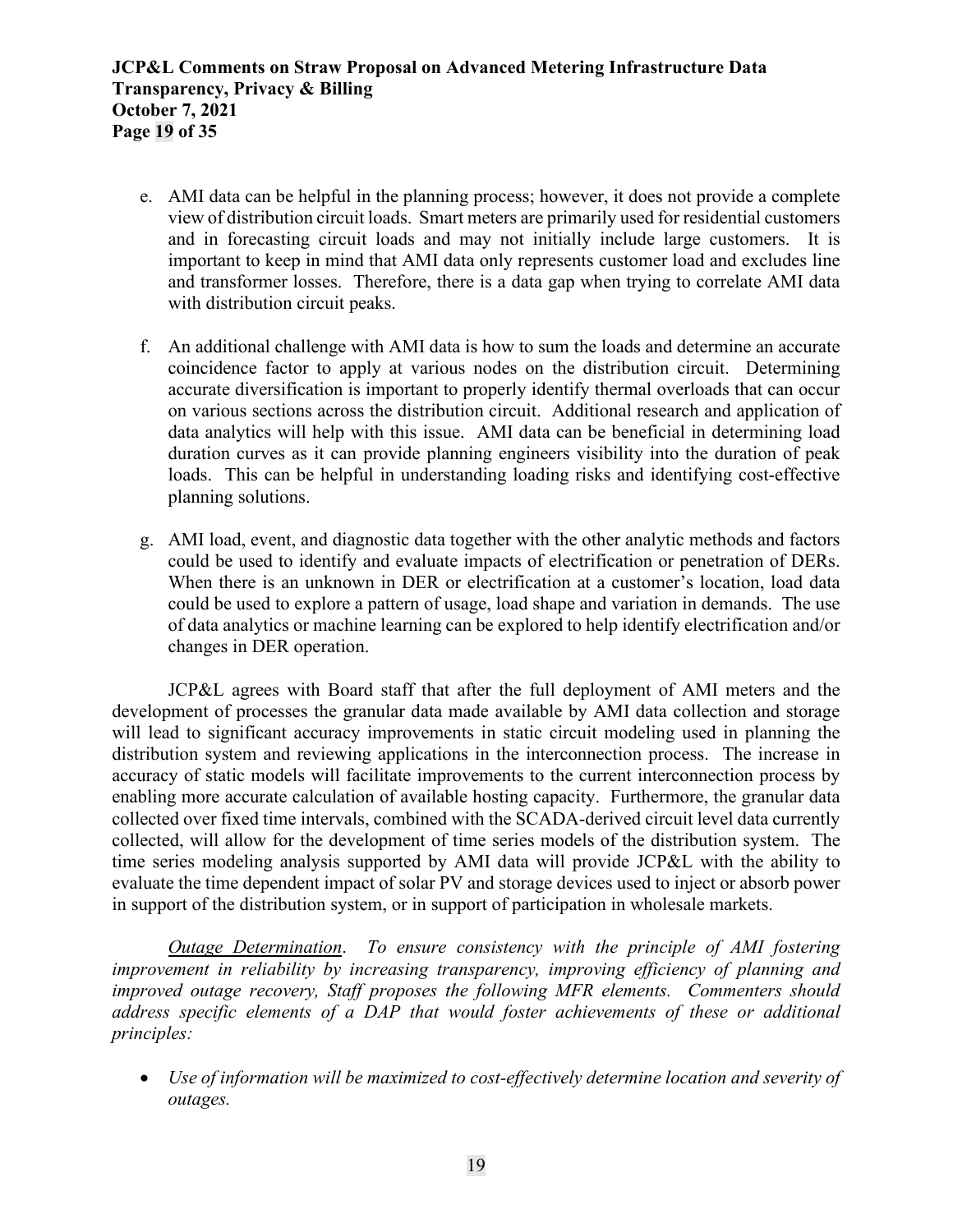JCP&L Comment: When a customer experiences an outage, AMI will generate a Power Outage Notification message which is sent back through a communication network to a central database. This information will be shared with systems such as the ADMS in the future. However, when there is severe damage to the electric utility and communication infrastructure resulting from major weather events, it is possible that not all Power Outage Notifications will be received in a timely manner.

By year end 2023, JCP&L's ADMS system will integrate AMI outage data for outage prediction, allowing better situational awareness of true outage events and areas for isolation. Since Power Outage Notifications will be sent back to the ADMS at the time of the outage, actual outage locations will be better known as notifications are received. This will also help the ADMS better predict the actual extent of the outage, and support where responding resources should be directed, with less reliance on customers to notify the Company for said information. Further, areas identified for isolation during the restoration process can be established more quickly since Power Outage Notifications will be able to identify impacted locations. Whether isolation is achieved through a remotely operated field device or a crew in the field, actions will be positively supported through AMI data. However, it should be emphasized that AMI alone will not be able to relay the cause or the full scope of the damage. Information that may be useful in diagnosing the possible cause of an outage or the extent of needed repairs will also be obtained through customer feedback, damage assessment, and information received from responding repair crews.

Situational awareness will also be improved simply by the ability to remotely ping a meter to determine power status. Knowing the power status of a meter location will help system operators validate outages or confirm restoration has been achieved. If nested outages exist, and when repairs are completed, the ability to verify power status through the use of ping functionality will be particularly useful.

*Aid in Emergency Operations. To ensure consistency with the principle of AMI fostering improvement in reliability by increasing transparency, improving efficiency of planning and improved outage recovery, Staff proposes the following MFR elements.*

*a. Use of AMI information will be maximized, as appropriate, to aid in emergency operations.*

JCP&L Comment: In instances where there are known safety risks like flooding or fire, JCP&L would have the system capability to remotely disconnect power at the meter upon request of the emergency response officials. (*See* also Comments on Topic 11 below).

*Third party access regarding emergency conditions. To ensure consistency with the principle of AMI fostering improvement in reliability by increasing transparency, improving efficiency of planning and improved outage recovery, Staff proposes the following MFR elements.*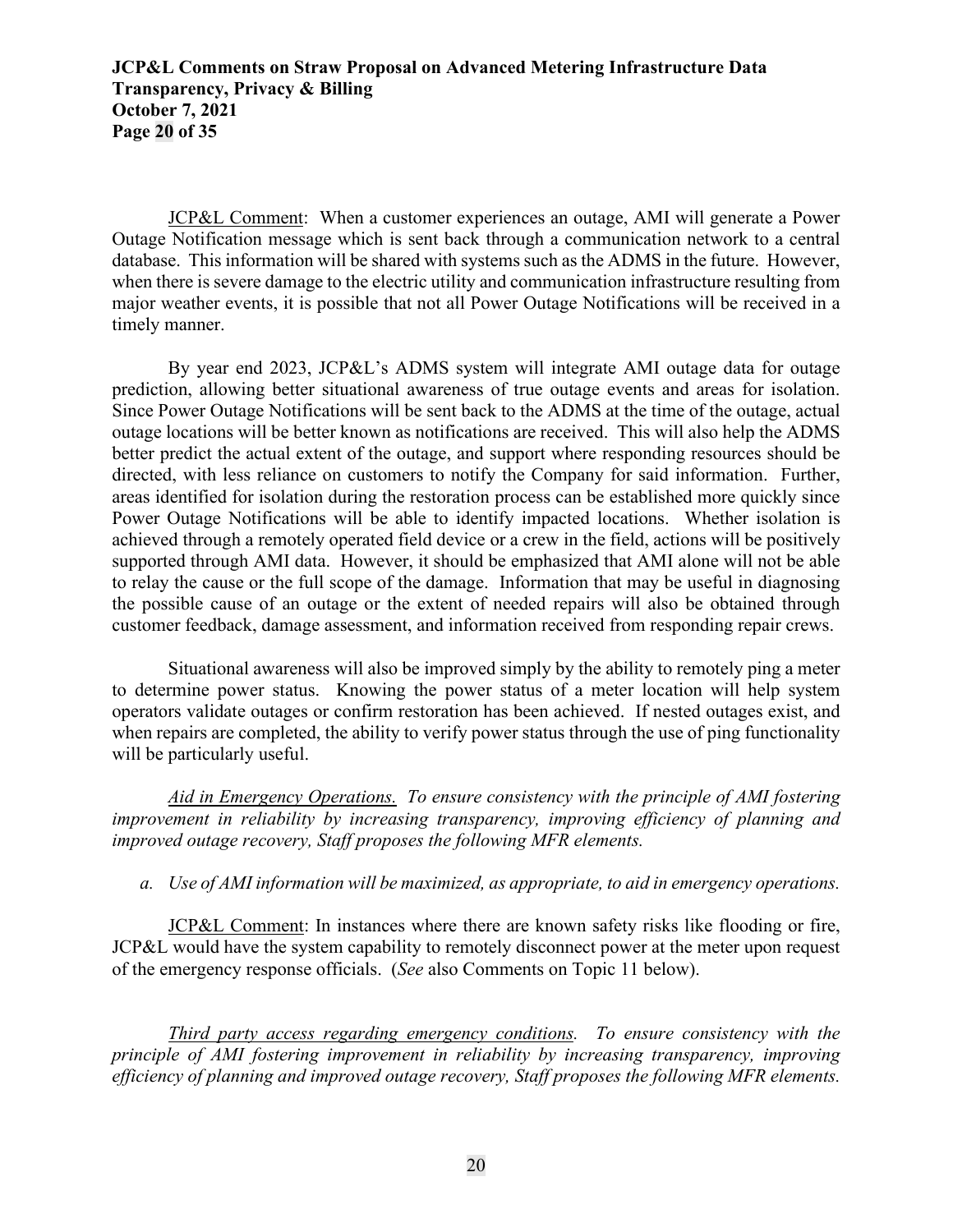*b. Barriers to third party access regarding outages and other emergency conditions are appropriately lowered, with specific reporting on number of authorized access connections and maintained.*

JCP&L Comment: It is unclear what type of third-party access to outage information or emergency conditions it is considering in this part of the Straw. Upon receipt of additional information, JCP&L would be happy to comment.

#### **5. Data Granularity & Appropriate Rollout Schedule.**

*Data Granularity. Staff recommends that the standard DAP require utilities to collect 5 minute meter Interval Usage ("IU") data, at watt-level precision.*

JCP&L Comment: The Company currently uses intervals of 15 minutes for commercial customers and 60-minute data for residential customers. With the vast majority of utility customers requiring only 60-minute interval length, there is a substantial increase in cost to enable capacity of the AMI communication network and back-office system infrastructure to process and store data, and systems that provide access to such data for a 5-minute interval length or other length that is less than what is currently used and necessary.

It is not clear as to the value 5-minute meter IU data would provide for MFRs, and a working group should address this issue further. Before requiring a shorter interval period that would impact AMI system design and costs the Board should carefully consider the AMI infrastructure already designed and currently being deployed by EDCs.

*Rollout Schedule for IU data. Staff proposes that the utilities make the IU data available on a rolling basis as AMI meters are installed across their service territories. Rollout of this critical energy-saving information should not wait until all, or even most, AMI meters are installed. This will allow consumers (and the energy services marketplace and participating aggregators) to gradually adapt to the influx of new data and for customers to immediately benefit from their AMI investment. Staff seeks comment on how best to implement these requirements.*

The enterprise-wide FirstEnergy AMI solution that would be deployed in New Jersey provides that AMI data will be available on a rolling basis as meters are installed across the service territory and have attained acceptable daily communication rates. Deployment in an area begins with the installation of primary network communication hardware (pole mounted routers) followed by meter exchanges within that area to enable meter communication. There is a meter certification process that involves a 10-day communication monitoring test before certification. This is to ensure that over-the-air network communications will be reliable. After this certification, the meter reads sought via the AMI solution, in lieu of manual reading, will begin. Once that occurs, the AMI interval data is enabled for downstream systems available to the customer, and over the air provisioning is capable to enable HAN devices. Where communication is not adequate following the meter exchange, the communication network may be enhanced with pole mounted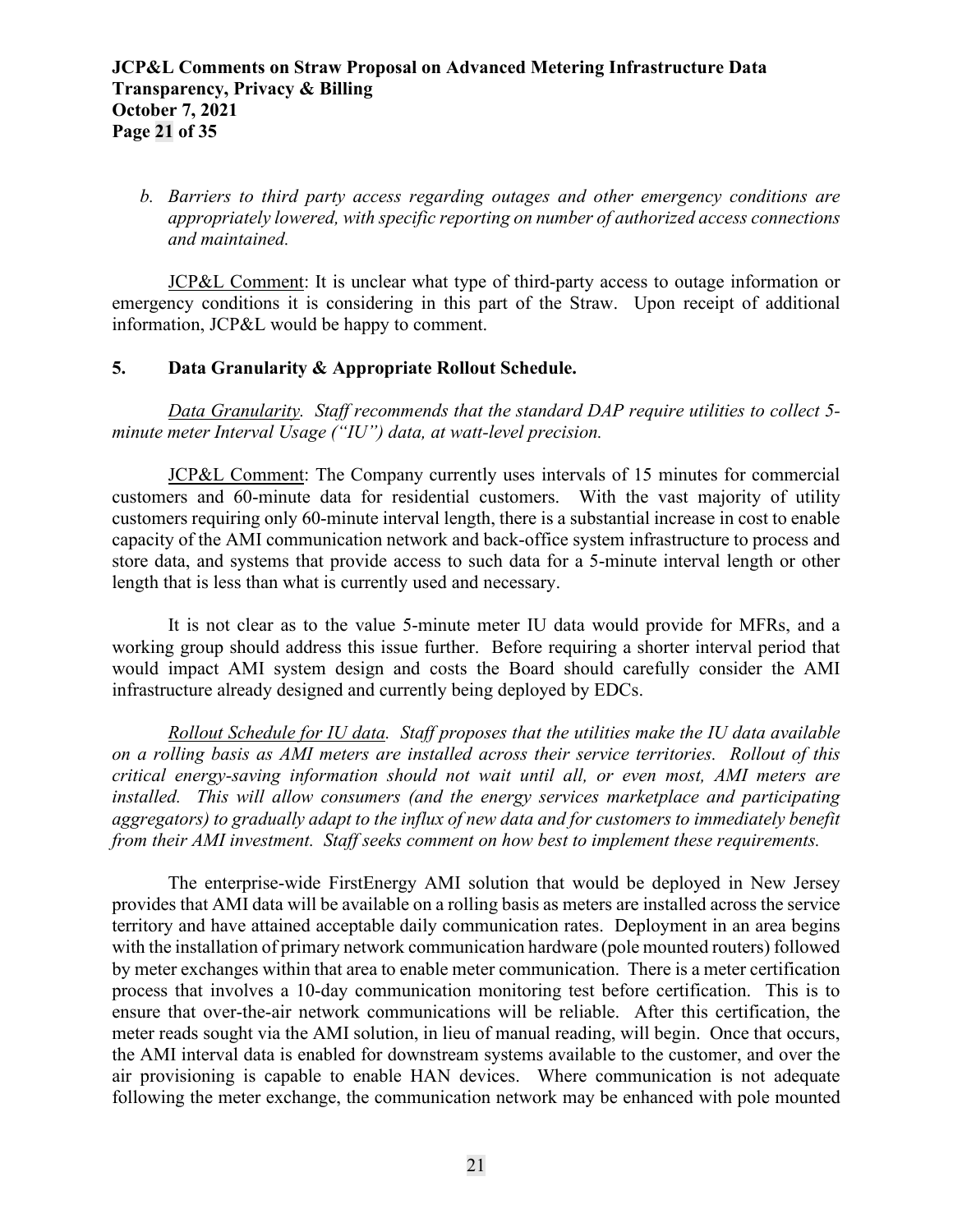# **JCP&L Comments on Straw Proposal on Advanced Metering Infrastructure Data Transparency, Privacy & Billing October 7, 2021 Page 22 of 35**

range extenders that strengthen the network between meters and routers. Typically, meters pass the certification process without range extenders and are certified within 2-3 weeks following exchange. Where range extenders are necessary, certification may take 2-4 months to accommodate the design and installation of this equipment. Thus, the concept of AMI data availability must reflect the time required for the certification process discussed above.

### **6. Ensuring Fair Access and Competition for All Meter Capabilities.**

*Meter memory/Power quality data*. *Staff seeks comment from the utilities on whether their meter memory and processing sizes, as well as communication network bandwidth, are sized appropriate to provide these types of data [current, phase frequency, volt, var, watt and other power quality components]. Staff also seeks comment from all stakeholders on whether receiving data on a variety of power quality components might be useful to customers or third parties, and for supporting regulatory compliance verification audits through direct sampling methods.* 

JCP&L Comment: The communications network for the Company's AMI to be deployed in New Jersey will be sized to accommodate the volume and frequency of data sampling from the AMI meters. If future requirements increase the sampling frequency and/or amount of data points requested, additional infrastructure would be required both in the field to support the AMI communications network and in the AMI back-office systems to support the additional volume and processing of AMI data.

*Apps. Staff seeks comment on the inclusion of these elements in future MFRs.*

- *1. Open access principles must ensure that third parties have reasonably fair access to any app "stores" or other processes for distributing apps run by the utilities consistent with privacy and security requirements*
- *2. Any costs that a utility proposes to recover for app distribution mechanisms or open-access platforms must be reasonable and provide tangible benefits to customers*
- *3. Third parties should be able to seek review from the Board if they are concerned that they are being treated unfairly by the EDCs in the running of any app distribution mechanism*
- *4. Clear procedures should exist for addition of an app to any store*
- *5. Approval should not be unreasonably withheld, given that the third party service provider meets baseline privacy and security requirements, with a built-in Board appeal process*
- *6. An app that is approved through the NJ-CRF for one utility will be deemed approved for all other similar utilities*

JCP&L Comment: FirstEnergy currently does not have an AMI platform that supports distributed intelligence consisting of third-party apps that run on smart meters.

FirstEnergy's meter vendor is currently reviewing its roadmap to make third party distributed intelligence apps compatible with our existing platform (which will be deployed in New Jersey), but there is no timeframe for when that may be completed.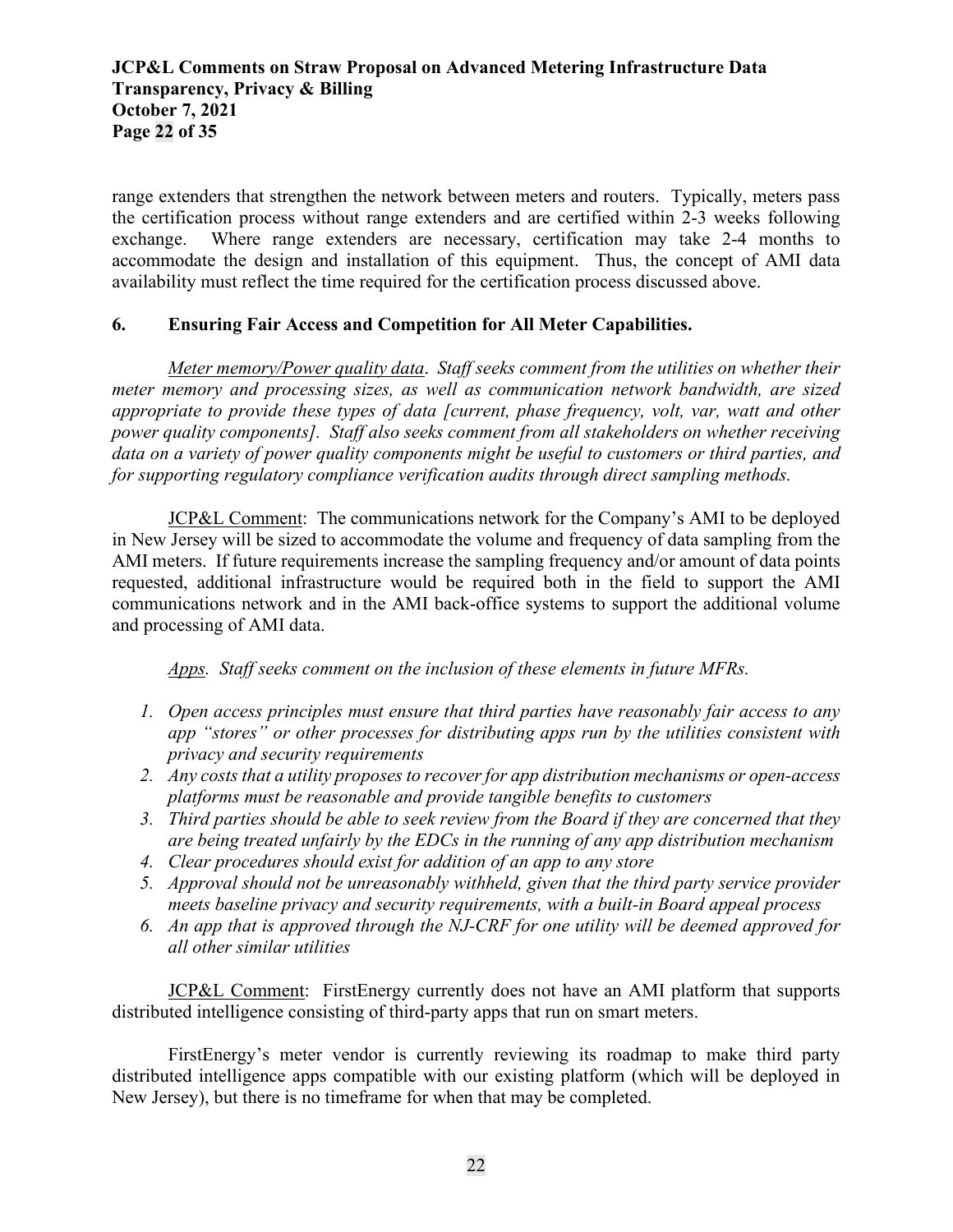# **JCP&L Comments on Straw Proposal on Advanced Metering Infrastructure Data Transparency, Privacy & Billing October 7, 2021 Page 23 of 35**

FirstEnergy's AMI platform is a vendor-provided solution, and the software is their proprietary property. Third party apps are controlled by the meter vendor, not the utility. The meter vendor will work with a developer to ensure the app runs on the applicable meter platform. Once the app is certified by the meter vendor, they can publish the app in their app store and make it available for select utilities or available for all.

Given these types of advanced applications are in their infancy, FirstEnergy urges caution allowing any third parties to have any ability to determine what gets deployed to the utility's meters via the vendor's app store. This raises significant cyber security concerns since the applications consume resources on both the meter and the network. These resources are finite, and there would need to be some level of prioritization to ensure the basic function of measuring and recording a customer's energy usage is not compromised.

*Statewide data warehouse. Staff seeks comment on inclusion of this element in future MFRs: Whether New Jersey should adopt a Statewide data warehouse, as several other states, including New York, New Hampshire and Texas have opted for. The major advantage of a third party data warehouse is ensuring that all parties in New Jersey's energy ecosystem have nondiscriminatory access to the data. Concerns include cost, complexity, and time for rollout.*

JCP&L Comment: The Company agrees with the concerns including cost, complexity, and time for rollout of a Statewide data warehouse involving collaboration and standardization amongst all utilities and all market participants, as well as identification of the entity to build and operate such data warehouse. The Company recommends this broad topic be addressed in its own Data Warehouse Working Group.

To address these concerns, the Company prefers to leverage the existing infrastructure of its sister utilities in OH and PA to support data access to BPU-licensed third parties (as defined today) and customers, including TPS Supplier Portal functionality as well as Customer Portal functionality.

# **7. Billing and Settlements Best Practices.**

*Settlement of customer accounts with actual data and using load data to establish peak load contribution. Staff seeks comments on requiring EDCs to settle customer accounts using actual AMI customer data, instead of estimates, and proposes that the MFRs require each EDC to establish the customer's Peak Load Contribution ("PLC") using each customer's load data.* 

JCP&L Comment: A "requirement" is unnecessary, since the actions that the Straw Proposal seeks will occur organically to the benefit of the EDCs and customers as AMI implementation proceeds. Actual Hourly Usage will be incorporated into the settlement of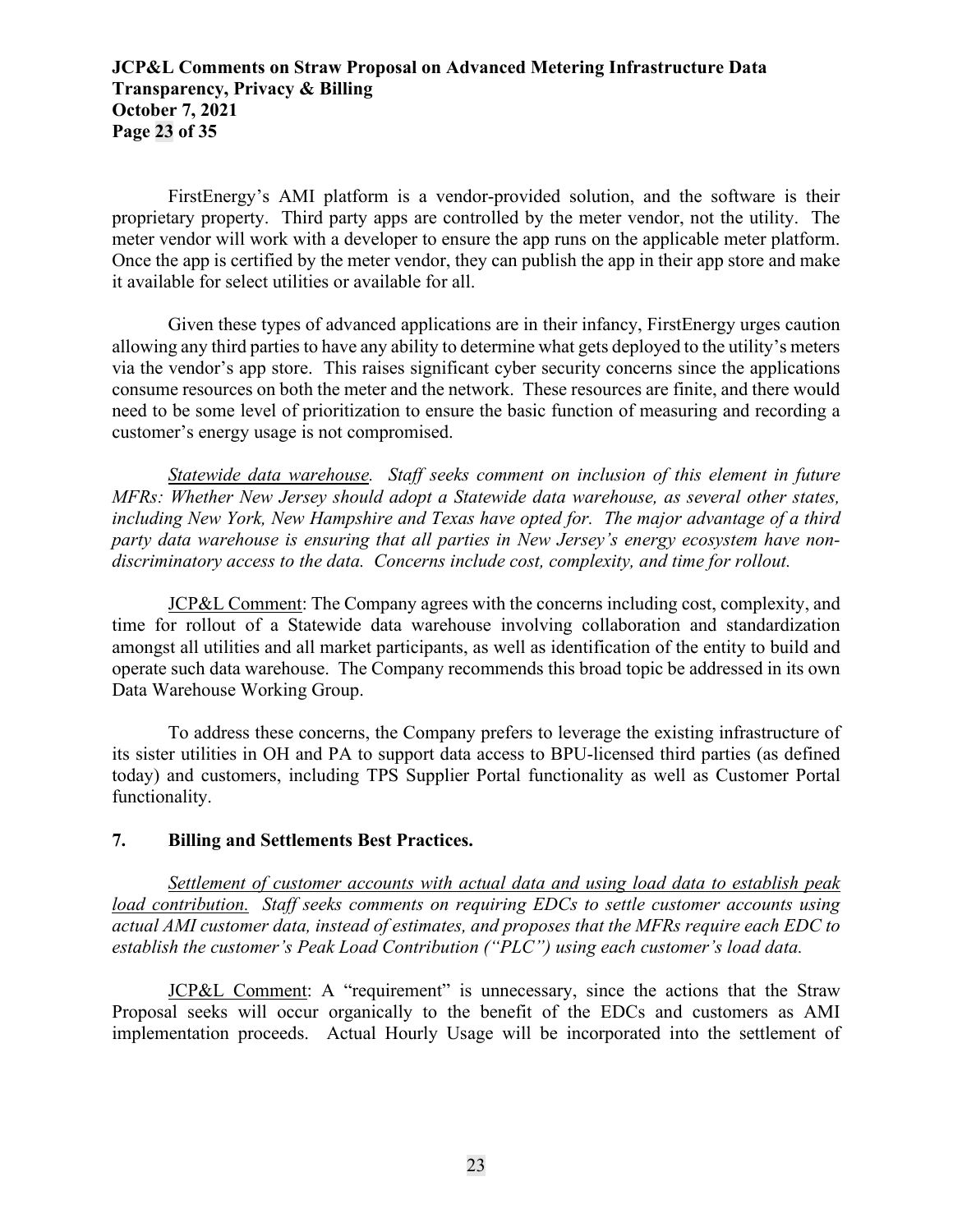# **JCP&L Comments on Straw Proposal on Advanced Metering Infrastructure Data Transparency, Privacy & Billing October 7, 2021 Page 24 of 35**

accounts at PJM at the time a customer's AMI meter is exchanged and bill certified.<sup>[4](#page-23-0)</sup> Specifically, Actual Hourly Usage will be utilized when completing initial settlement and the sixty-day reconciliation processes and continue on a rolling basis throughout the remainder of the smart meter deployment. Estimation, or more specifically, the use of the customer's assigned class profile and respective usage factor would be limited to customers where an AMI meter has not yet been deployed or during the initial settlement process, where missing meter data may exist. The missing data would be replaced with Actual Hourly Usage during the sixty-day reconciliation process, where available. Of course, this use of actual data for settlement would not occur in this manner for "opt-out" customers.

Regarding the calculation of the customer's PLC, Actual Hourly Usage will be incorporated into the annual calculation following the implementation of the customer's AMI meter assuming that the meter was exchanged, and bill certified prior to the occurrence of the five coincident peaks used in the annual calculation of the PLC. To create a customer specific PLC, among other things, JCP&L will identify the customer's usage during the five coincident peaks. If Actual Hourly Usage is available, that data will be used. However, if the meter was exchanged and bill certified after any one of the coincident peaks occurred, load profiled data will be used. Subsequent calculations of the annual PLC would be calculated using the customer's Actual Hourly Usage.

*Supplier Consolidated Billing. Staff seeks comment on the acceleration of the transition to supplier consolidated billing ("SCB") as part of the push towards maximizing the benefits of AMI deployment.* 

JCP&L Comment: Issues of SCB should not be added into this already full stakeholder proceeding regarding AMI data access. SCB is a complex, discrete topic and should be addressed separately. Additionally, it is already being discussed in various working groups before the Board.<sup>[5](#page-23-1)</sup> As Staff is aware, and raised in other working groups, there are numerous issues that would need to be considered before the implementation of SCB could occur which include, but are not limited to: billing accuracy requirements, regulatory requirements for utility bills, customer service responsibilities and requirements, disconnect/reconnect for non-payment policies and procedures, TPS creditworthiness requirements, data transfer protocols specific to billing, complexities of a combination electric and gas utility with multiple TPSs for electric and gas, customer eligibility for and processing of deferred payment arrangements, customer deposit processes, customer contracts, purchase of receivables rules, New Jersey Administrative Code

<span id="page-23-0"></span><sup>4</sup> Bill Certified is when a smart meter has passed network communication test standards assuring over the air communications will be reliable after which the meter reads are sought via over the air communication in lieu of manually reading the meter, and interval data is enabled for downstream systems including Billing, Settlements, Supplier Portal/EDI, and Customer Portal.

<span id="page-23-1"></span><sup>5</sup> *See*, e.g., In re the Community Solar Energy Pilot Program Year 2 Application Form and Process – Consolidated Billing EDC Report at BPU Docket No. QO20080556 and In re the Community Solar Energy Pilot Program at BPU Docket No. QO18060646 (March 11, 2021 Notice) ("What are the advantages and disadvantages of Utility Consolidated Billing, TPC Consolidated Billing and dual billing as they apply to community solar.")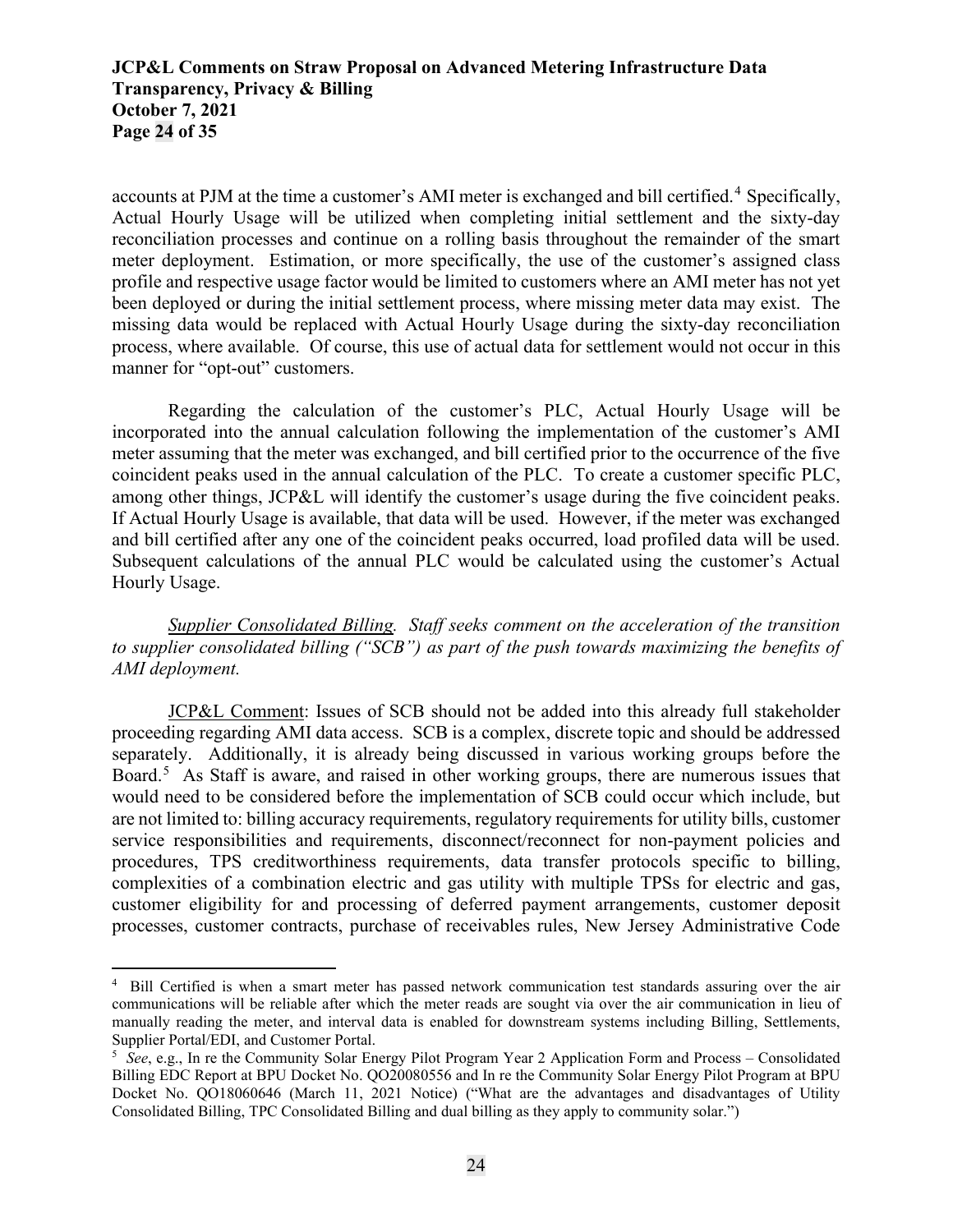# **JCP&L Comments on Straw Proposal on Advanced Metering Infrastructure Data Transparency, Privacy & Billing October 7, 2021 Page 25 of 35**

requirements related to consumer protections, billing, marketing and advertising, continued EDC obligation and costs to retain its billing system and increased cost to integrate with multiple TPSs, and cost recovery for EDC development and implementation. Due to the complexity of the issues described above, it would take considerable time and effort to implement in New Jersey. If there is interest and sufficient commitment from the TPS community, which is unclear at this time, supplier consolidated billing should only be considered after AMI data access issues have been resolved, and only if and when the Board revisits the whole subject of billing options and purchase of receivable programs and processes.

*Efficiency of Rates. To ensure consistency with the principle of AMI improving the efficiency of rates charged to customers, Staff seeks comment on the inclusion of these elements in future MFRs. Commenters should address specific elements of a DAP that would foster achievement of these elements or whether commenters see any perceived challenge to these recommendations.* 

- *(1) AMI information will enable rate designs that improve the efficiency and granularity of rates charged to customers;*
- *(2) Customer settlement should be based on actual usage data;*
- *(3) Furthering communication opportunities between electricity suppliers and customers will enable increased customer service and participation in the energy future.*
- *(4) Demand measurements will be revenue quality, sufficient for use in billing or planning determinations.*

#### JCP&L Comment:

(1) *See* the Company's response under Section 3. To further enhance its TOU rate offerings, JCP&L will need to accumulate a larger data set with respect to customer usage patterns from the AMI deployment on which to base the rate designs. A robust data set is required to support more complex and/or granular rate designs to ensure that TOU rates are properly designed in accordance with cost causation principles so as to avoid inter- and intra-class cross subsidization. Once the DAP is operational, the data will help to guide making a TOU rate that is revenue neutral, encourages peak energy use reduction, and limits subsidization by other customers.

Outside of the TOU rate, the Company will be able to provide greater transparency to a net metering customer. In Pennsylvania, where AMI meters have been implemented at FirstEnergy affiliated utilities of JCP&L, a net metering customer's bill was transformed to show more data and to provide usage and generation information that the customer previously did not see on the billing. In this example, the customer's usage and distribution charges for the month will be shown separately like a non-net metering customer. Then separately, the generation kWh provides a credit against the net metering customer's gross distribution charge, with a net charge resulting from this offsetting process. A net metering customer then is able to use this information to tailor their usage patterns and allow for maximum benefit being realized.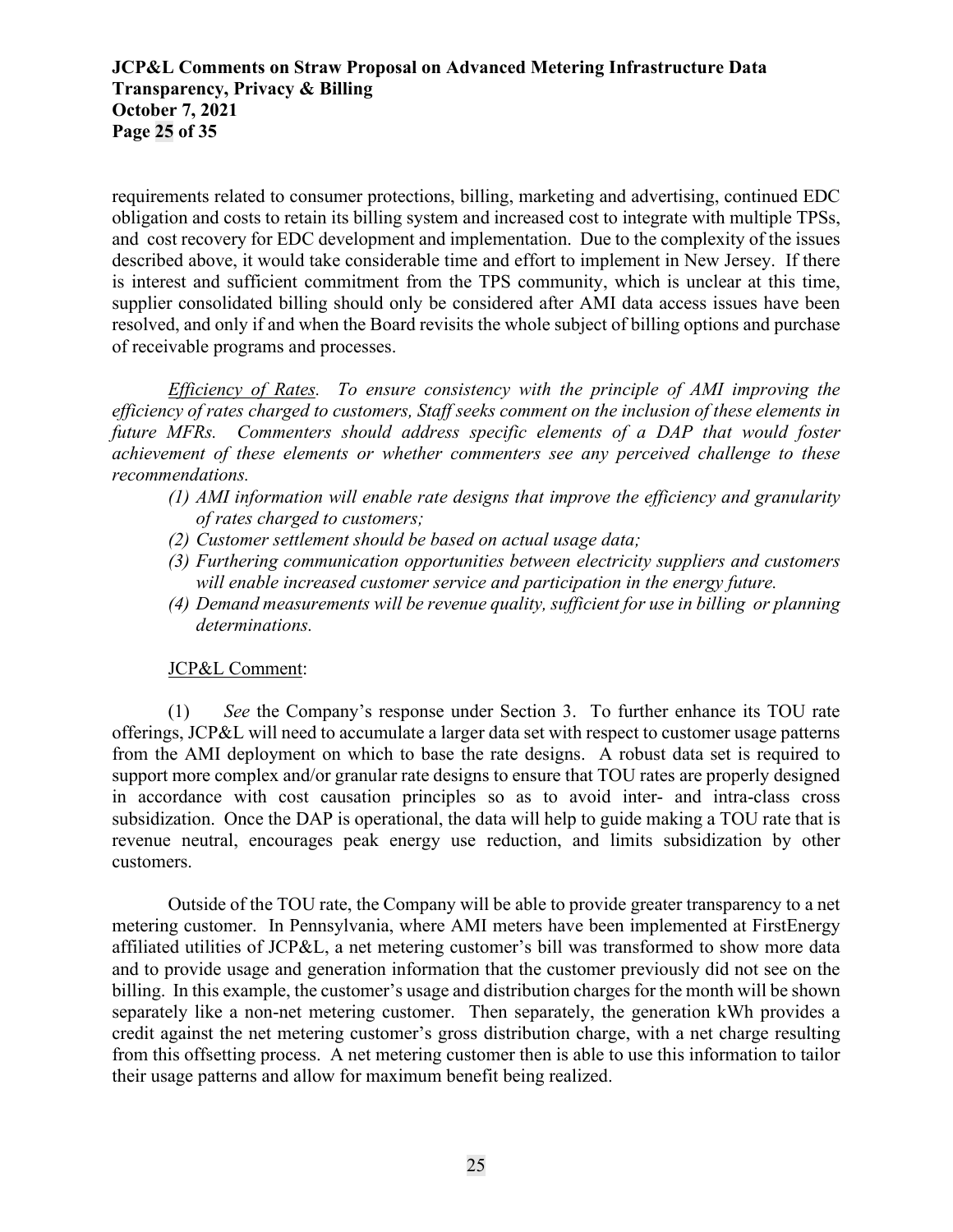## (2) *See* comment above regarding settlement and PLC.

(3) *See* comment above regarding SCB. As discussed above SCB should not be included in MFRs. Additionally, JCP&L as well as the other utilities are anticipating the benefits AMI will introduce to the Settlement process such as but not limited to replacing profile data with actual measured hourly data and recently filed for changes in the BGS process to capitalize on these improvements by advance to how Unaccounted for Energy is managed to enhance retail and wholesale energy accounting coordination between EDCs, BGS and EGS and customers.

(4) It is correct that AMI demand measurement data is revenue quality and will be sufficient for distribution planning. (For more details on distribution planning, *see* Section 4 above)

### **8. Format of Data Sharing and Cost Implications.**

*Data Access Method Included In EDCs AMI systems. Staff seeks comment on the technology and software upgrades associated with providing the data in a manner that is appropriate for each use case. Utilities should comment on the standard method of data access included with their AMI systems, and explain the necessary upgrades and extensions required to provide data in these formats. Utilities and commenters should include cost estimates for enabling these data access formats.*

JCP&L Comment: JCP&L's proposed AMI Plan affords access to data for customers, third parties, and licensed TPSs, as described below. However, the questions posed in this straw proposal, considered in conjunction with recent FERC actions, such as FERC Order 2222, demonstrate that there will be an ever- expanding population of stakeholders interested in customer data for an endless array of business (managing/serving customer energy requirements) and nonbusiness needs.

Therefore, JCP&L welcomes workshops where the stakeholders can collectively establish a framework for managing access to customer data and recognize and memorialize the means by which such access will be accomplished. This will involve the discussion of "technology and software upgrades" and associated costs.

JCP&L provides a few examples below to begin discussion on the topic, but this list is by no means all inclusive.

> A. Data Access For Customers. The Company will enhance its Customer Portal to display AMI interval data and allow data to be exported by customers into electronic files leveraging Green Button Download My Data. The Company is evaluating Green Button Connect My Data as part of a recent Request for Proposal from Customer Portal Solution Vendors as an addition to Green Button Download My Data. In addition, the installed AMI meters will support direct meter data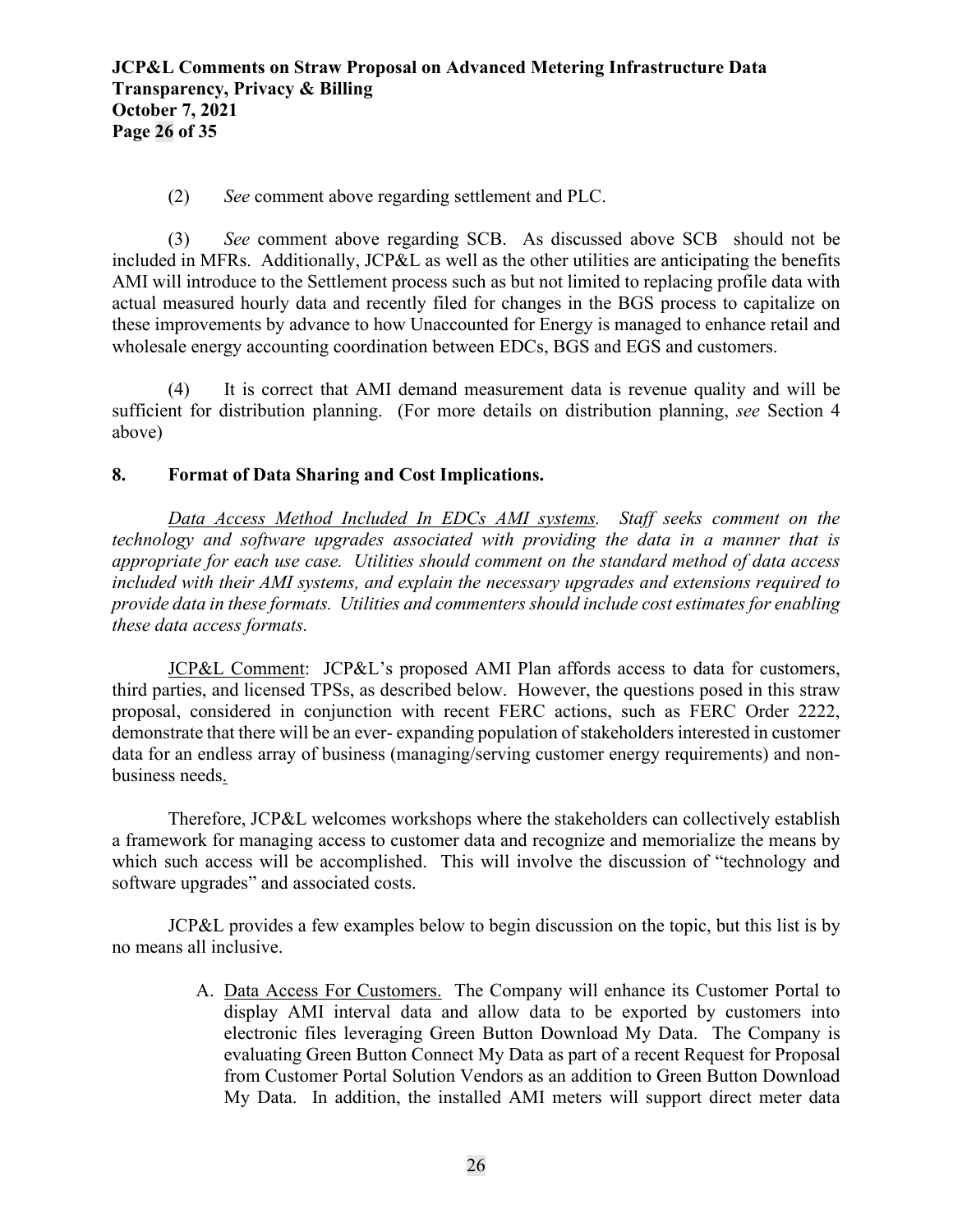transmission to qualified in-home devices and HAN technologies that a customer may procure from the competitive market. The estimated cost to implement Green Button Connect My Data is in the range \$10 million to \$12 million over 20 years. Green Button Connect My Data was not included in JCP&L's AMI Plan and would be considered an additional cost that the Board would need to consider.

- B. Data Access for Non-Licensed Third Parties. Third parties may obtain access to meter data via the following means: (i) data may be obtained directly from the customer, who may choose to share the data retrieved through the Customer Portal or HAN devices; (ii) the utility may provide historical data to third parties in excelformat files via email following receipt of a traditional Letter of Authorization signed by the customer; and, (iii) the utility will make interval data available to BPU-licensed TPS through EDI and web portal technology.
- C. Data Access for BPU Licensed TPS. JCP&L will make interval data available through EDI. JCP&L notes that its sister Companies in Pennsylvania participated in a Web Portal Working Group ("WPWG") hosted by the Electronic Data Exchange Working Group ("EDEWG") to collaborate among marketplace participants including many EGSs (equivalent of TPS in New Jersey) where three forms of functionality were agreed upon and so ordered for implementation. Green Button Connect My Data was not a selected method by the market participants. For JCP&L's sister Companies in Ohio, certain Competitive Retail Electric Service ("CRES") providers (equivalent of TPSs in New Jersey) agreed upon the same functionality for Ohio that was agreed to in Pennsylvania. Assuming many of the Companies licensed as TPSs in New Jersey are the same Companies licensed as EGSs and CRES in these other jurisdictions, it is reasonable to expect that these market participants may prefer the same functionality in New Jersey listed below:
	- 1) Single User-Multiple Request (SU-MR) allowing TPSs to request and receive AMI interval usage for one or more account numbers as part of a single request.
	- 2) System-to-System Historical Interval Usage (StS-HIU) allows TPSs IT systems to communicate directly with the web portal system of JCP&L without requiring a user to manually log into the web portal itself and leverage the user interface. The requestor connects to JCP&L's system exchanging data via XML transactions.
	- 3) System-to-System Rolling 10-Day (StS-Rolling 10-Day) a "provide-andpark" approach for sharing AMI data. JCP&L publishes a file that includes all available detailed bill quality meter-level interval usage in hour ending format for the set of accounts served by a particular TPS on a specific usage delivery date.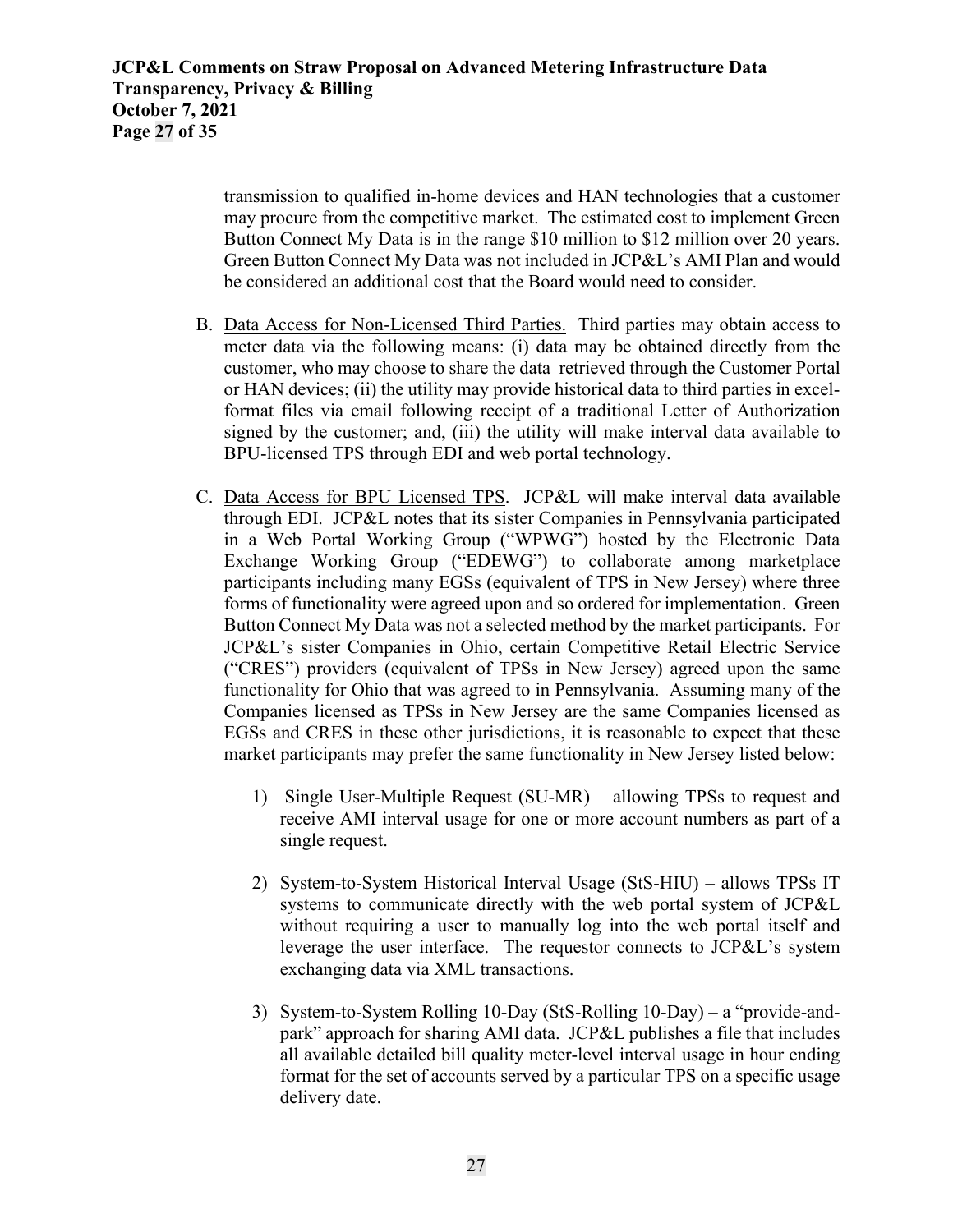## **JCP&L Comments on Straw Proposal on Advanced Metering Infrastructure Data Transparency, Privacy & Billing October 7, 2021 Page 28 of 35**

The cost estimate to stand up the functionality detailed in the three items above for New Jersey TPSs ranges from \$50,000 to \$70,000.

*Data sharing without charge/cost socialization*. *Staff seeks comment on whether it may prove appropriate for utilities to make investments to support the State's goal of enabling customers to control their own energy usage and to provide this data fee of additional charge to entities with a legitimate interest in data, including TPSs, DER aggregators, and other energy service companies. Staff requests comment on the potential socialization of this costs, and whether the potential grid savings would outweigh the costs required to develop robust data sharing platforms. Commenters should explain in detail the potential benefits of data sharing platforms that may exist in addition to other benefits of AMI data access, such as the benefits of better visibility into the distribution system to interconnection and hosting capacity.* 

JCP&L Comment: When a third-party requests access to data through data sharing, there is a cost to providing that data. Because the cost is directly attributable to those that request the information, it is entirely appropriate to directly charge those costs to the requesting customer (who may not actually be a retail customer or supporting retail customers), instead of socializing the costs across all of the Company's customers. What the Company proposes is consistent with cost causation principles. Revenues to the Company from the costs charged directly will be reflected from the revenue requirement in the following distribution base rate case.

*Sharing of Mesh Networks. Staff requests that interested commenters address the potential to cost-effectively leverage data mesh networks by multiple utilities through joint-use agreements or other methods. Staff proposes to require that utilities develop a standard protocol for sharing networks to allow other regulated industries to utilize already existing networks.*

JCP&L Comment: JCP&L believes it is outside the scope of this proceeding to address the joint use of AMI communications networks; that such consideration is rife with legal, security, operational and cost issues; and that given the myriad issues facing the Board with respect to access to data generated from AMI under the EDCs' existing AMI Plans (either approved or filed), it would be premature and ill-advised to expand this proceeding to address network sharing among different utilities.

The Company has no plans at this time for integrating its infrastructure with other utilities (whether electric, gas or water) and is not aware of any major integration of these technologies across multiple utility companies. JCP&L notes that its sister companies who have deployed AMI technology do not share their AMI infrastructure with other utilities. The back-office AMI infrastructure including the head end/collection engine, field network director, and meter data management system are shared among the sister companies which provides an overall cost savings among JCP&L's sister companies.

The lack of shared networks can reasonably be attributed to the many integration challenges including but not limited to data security, customer privacy, cost allocation, service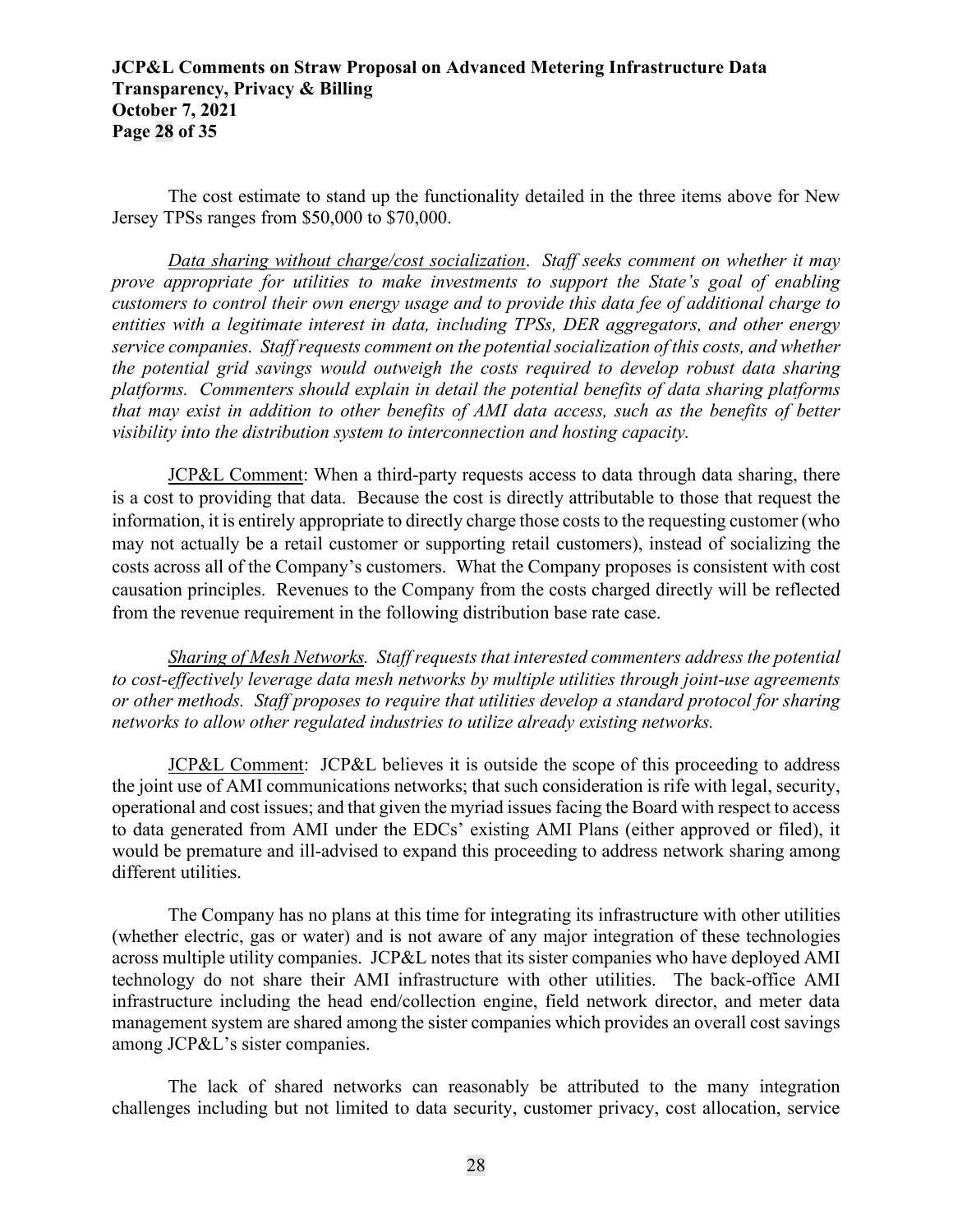# **JCP&L Comments on Straw Proposal on Advanced Metering Infrastructure Data Transparency, Privacy & Billing October 7, 2021 Page 29 of 35**

level agreements and accountability to other third parties, and regulatory implications of carrying network communications. In addition, prior to even considering network sharing, all utilities and Staff would need to complete a deep dive into whether this is even feasible operationally given the different systems used by the various utilities. Such consideration would be a massive undertaking and should not be lumped in with this pending data access stakeholder process.

Indeed, this would involve a review of far more than just cyber security (although that is certainly a major risk of shared systems, by exposing any one system to the risk of intrusions in another) to look holistically at data, financial, and operational risk. Each utility would face certain risks from a cyber security perspective if it owns and operates the network and a much higher risk if the network (or parts of a shared network) is owned and operated by another entity.

In addition, there may be even greater impediments and higher risks from an operational perspective. From a pure security standpoint, sharing of networks introduces connectivity and vulnerability issues. In the case of FirstEnergy's mesh network with the Itron system, devices must have FirstEnergy issued certificates to join that mesh and the routing carries traffic back through the Connected Grid Routers (CGRs) on poles to FirstEnergy head end routers in the datacenters. If the mesh is shared, the Company would have to either provide or permit a gateway to the other tenants. It would also have to either issue certificates to their devices or add the tenants' Certification Authority (CA) to our trusted lists on the CGRs. It is unclear operationally how that could be accomplished in a secure, trustworthy, and ongoing manner. The theft or leak of a mesh network credential could be a catastrophic security or operational impact. Additionally, permitting arbitrary devices that may or may not comply with, be monitored by, or subject to FirstEnergy's AMI network introduces security vulnerability and software defect risks to a tightlycontrolled, closed-loop system. Operationally, it must also be noted that a mesh network is a low throughput / low bandwidth system specifically to ensure reachability, coverage, and reliability. A malicious, incorrectly-configured, or rogue device on the network could impact availability and reliability of the metering systems.

Another operational issue with mesh network sharing is the potential for an EDC's network to be overwhelmed by more data than it is designed to handle. The EDCs cannot prevent devices they do not manage from consuming excessive amounts of data and negatively impacting the transmittal of data over the network.

If an EDC owns/operate a mesh network and has other tenants, it will undoubtedly have significantly increased cyber insurance costs. It also presents the risk of regulatory classification as a telecommunications provider which could have additional regulatory implications.

## **9. Promoting Academic Research into Reliability and Clean Energy Adoption by Customers.**

Access to Data for Academic Use: *Staff recommends that the Board adopt standard terms for promoting access to AMI data for legitimate non-commercial academic research into customer*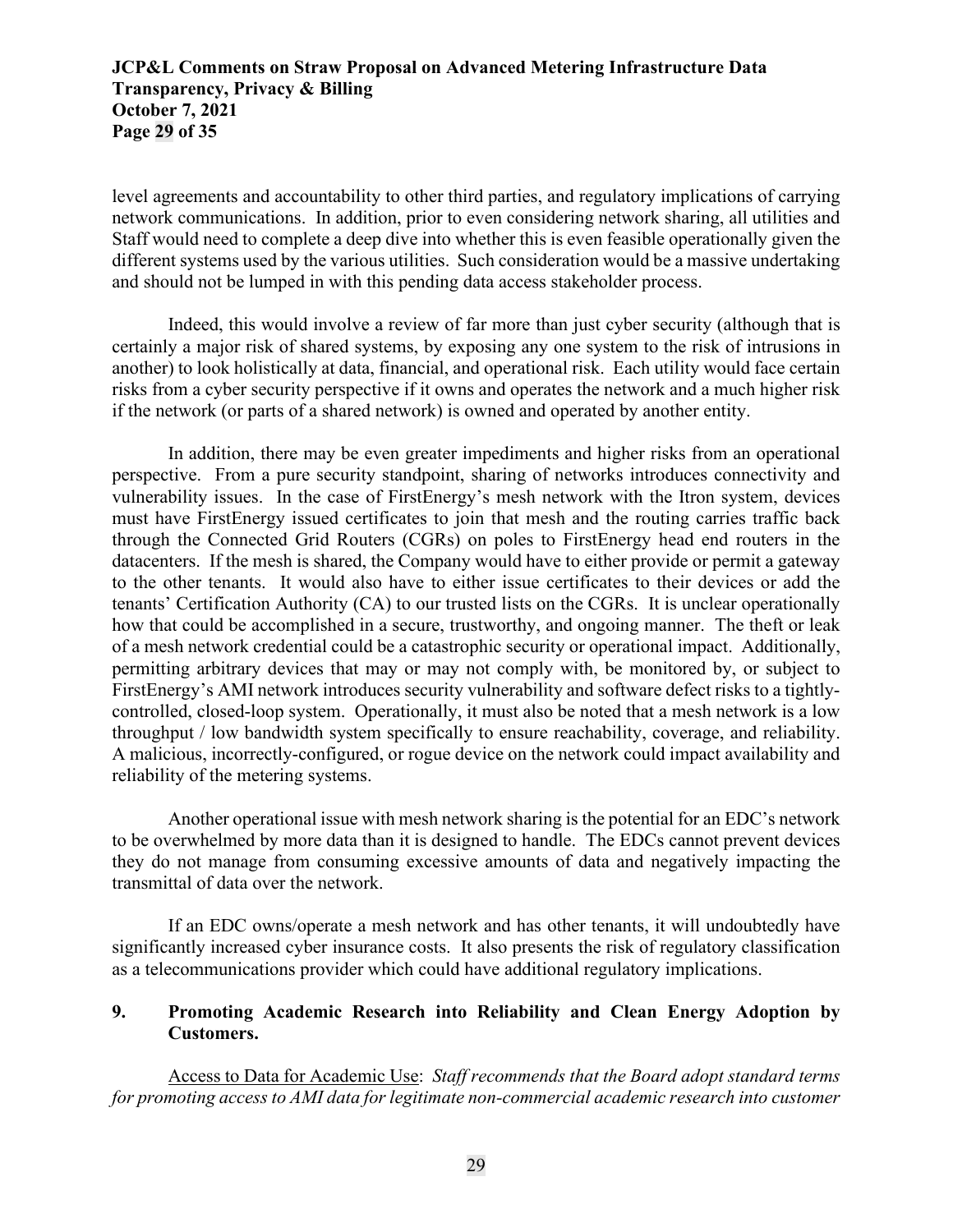# **JCP&L Comments on Straw Proposal on Advanced Metering Infrastructure Data Transparency, Privacy & Billing October 7, 2021 Page 30 of 35**

*usage and system reliability. Staff seeks comment on the structure of a standard state-wide data access agreement, consistent with the NJ-CRF. Staff seeks comment on the appropriate format and data access elements to all faculty, graduate students and post-doctoral fellows, associated with academic institutions, to gain access to aggregated AMI data by signing a state-wide nondisclosure agreement that allows sharing of anonymized usage data at the zip code or sub-zip code level.*

JCP&L Comment: JCP&L supports academic research. However, steps need to be taken to ensure that customer information is kept confidential and can be utilized in a cost-effective manner. This issue should be addressed in the working group setting, to discuss what type of information would be useful for academic research, whether that information can be aggregated in a way to ensure sensitive customer information is protected in a cost-effective manner, who actually owns the data when it is transferred over to the researcher, and what conditions would be placed on the researcher once they have the customer information.

Please refer to the company's recommendation in "Access to data" in Topic 1 to dedicate workshops to the comprehensive environment of sharing data and how that will be accomplished.

### **10. Appropriate Utility Use of AMI Data.**

Straw Proposal. *Staff recommends that EDC usage of smart meter data be limited to core functions, including billing, settlements and reliability. Staff seeks comment on how to define limitations. Staff seeks comment on a recommendation that each standard DAP require that use cases that are outside the utilities core function be done either with at risk capital with competitive solicitations or performed exclusively by third parties. Commenters should address the proposal that any exception to this general rule, such as the delivery of EE services, be specifically listed in the utility's compliance filings and be limited to those roles that are uniquely performed by the utility, and whether this proposal avoids situations where the utility gains an unfair advantage.*

JCP&L Comment: DAPs should not contain a requirement restricting EDCs' use of AMI data to only be in connection with certain functions, nor should utilities have to specify exceptions in compliance filings. DAPs should certainly not be a means to define or specify what functions the EDCs are authorized to perform as New Jersey public utilities. This is a legal issue implicating rights and obligations under Title 48 of the New Jersey statutes, utility tariffs, Board Orders and other law that is well beyond the scope of this proceeding.

Arbitrary, pre-determined limits on EDCs' use of AMI data are not appropriate for this proceeding. The EDCs' proper functions, and the use of AMI data in the performance of those functions, have and will continue to evolve in order to meet the current Clean Energy Program requirements, State initiatives such as those underway for Electric Vehicles and Energy Storage, and implementation of future Energy Efficiency, Peak Demand and Pilot programs. Indeed, the suggestion of limitations on utilities' use of AMI data in connection with "targeted time of use rates" (Straw at p. 10) runs directly counter to the AMI Filing Order (p.3) and the EMP (§5.3.1, p.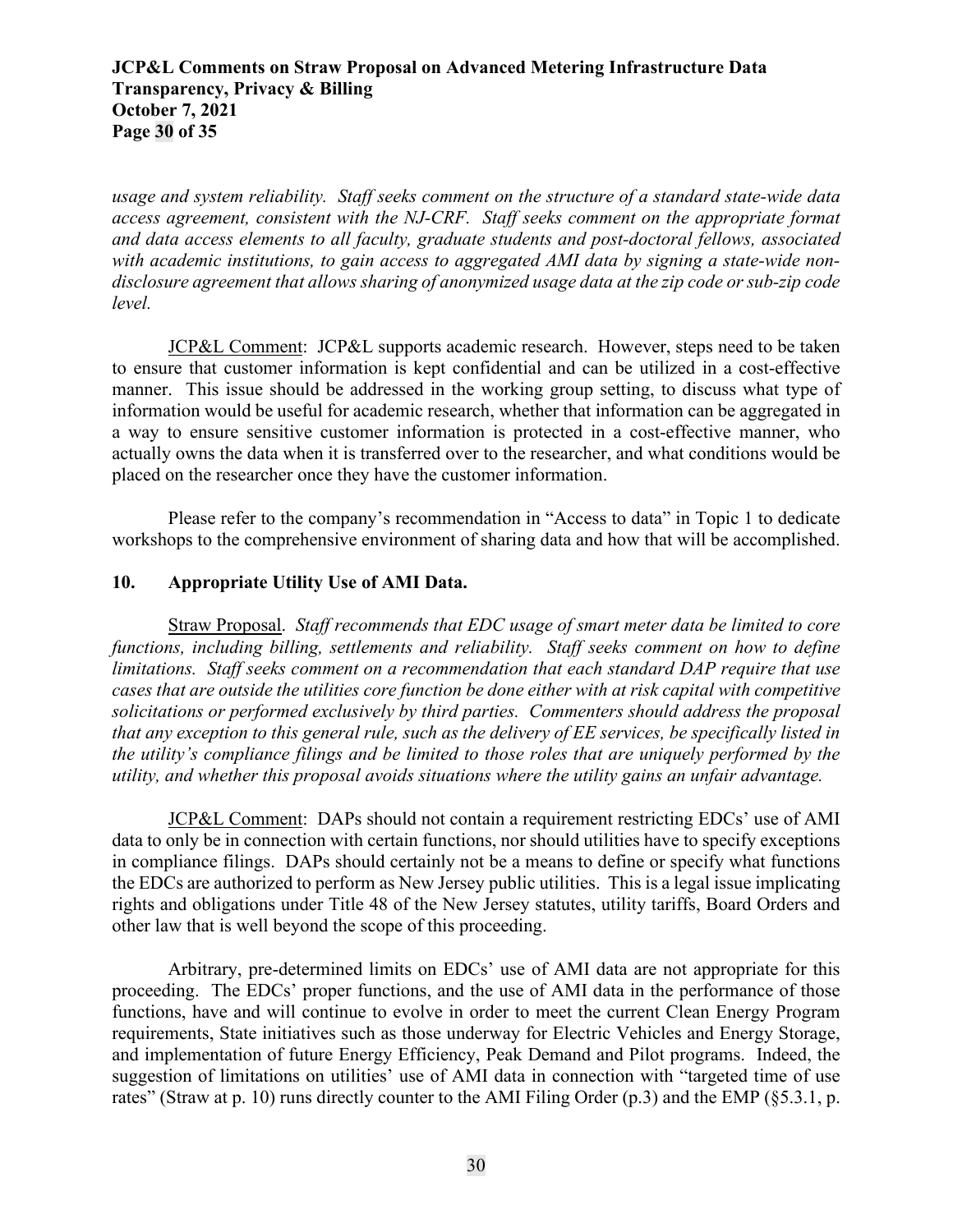# **JCP&L Comments on Straw Proposal on Advanced Metering Infrastructure Data Transparency, Privacy & Billing October 7, 2021 Page 31 of 35**

184) findings that "alternative rate designs" are one of the recognized benefits of AMI. Additionally, PJM's compliance filing (due Feb 2022) and implementation of FERC Order 2222 will likely require utilities to take on key roles for metering and telemetry of DERs.

The Board's existing affiliate relations rules (N.J.A.C. 14:4-3.1 et. seq.) and public utility holding company standards (N.J.A.C. 14:4-4.1 et seq.), along with Board approval of utility AMI Plans, and Board approval of DAPs (affording data access to other parties) are sufficient to safeguard against monopoly advantage concerns while permitting utilities the flexibility to use customer data in new ways when appropriate, including in ways that the Board desires to achieve its goals. See, e.g., N.J.A.C. 14:4-3.3(a) (An electric and/or gas public utility shall not unreasonably discriminate against any competitor in favor of its affiliate(s) or related competitive business segment).

Please refer to the company's recommendation in "Access to Data" under Topic 1 to dedicate workshops to the complete environment of sharing data and how that will be accomplished.

#### **11. AMI Data must Support Emergency Responder Effectiveness and Safety.**

Straw Proposal. *Each EDC should address the need for EDC usage of AMI to support emergency responder effectiveness and safety and address the system integration and processes they will implement to support this. Staff seeks comment on any additional straw proposal elements that would assure AMI's support of emergency responder safety.*

JCP&L Comment: AMI data and information can be used to benefit emergency responder effectiveness and safety especially during large scale events such as a flood or a hurricane. In instances where there is known safety risks like flooding or fire, JCP&L would have the system capability to remotely disconnect power at the meter upon request of the emergency response officials.

JCP&L will integrate methods into our systems and processes in a staged manner, with near term and longer term (future) plans.

In the near term, AMI data can be accessed via ping functionality to help enhance our current hazard response process by offering better awareness of the customers' service status and voltage. This awareness can be used to help prioritize our response to reported hazards. In addition, pinging may provide information regarding the surrounding area's service status. This will require development/revision of business processes and training on the various ways that AMI information can be used to enhance the current \hazard response process. While AMI complements/enhances our current hazard response process, employees will still be required to do a physical evaluation and isolation of hazards in the field.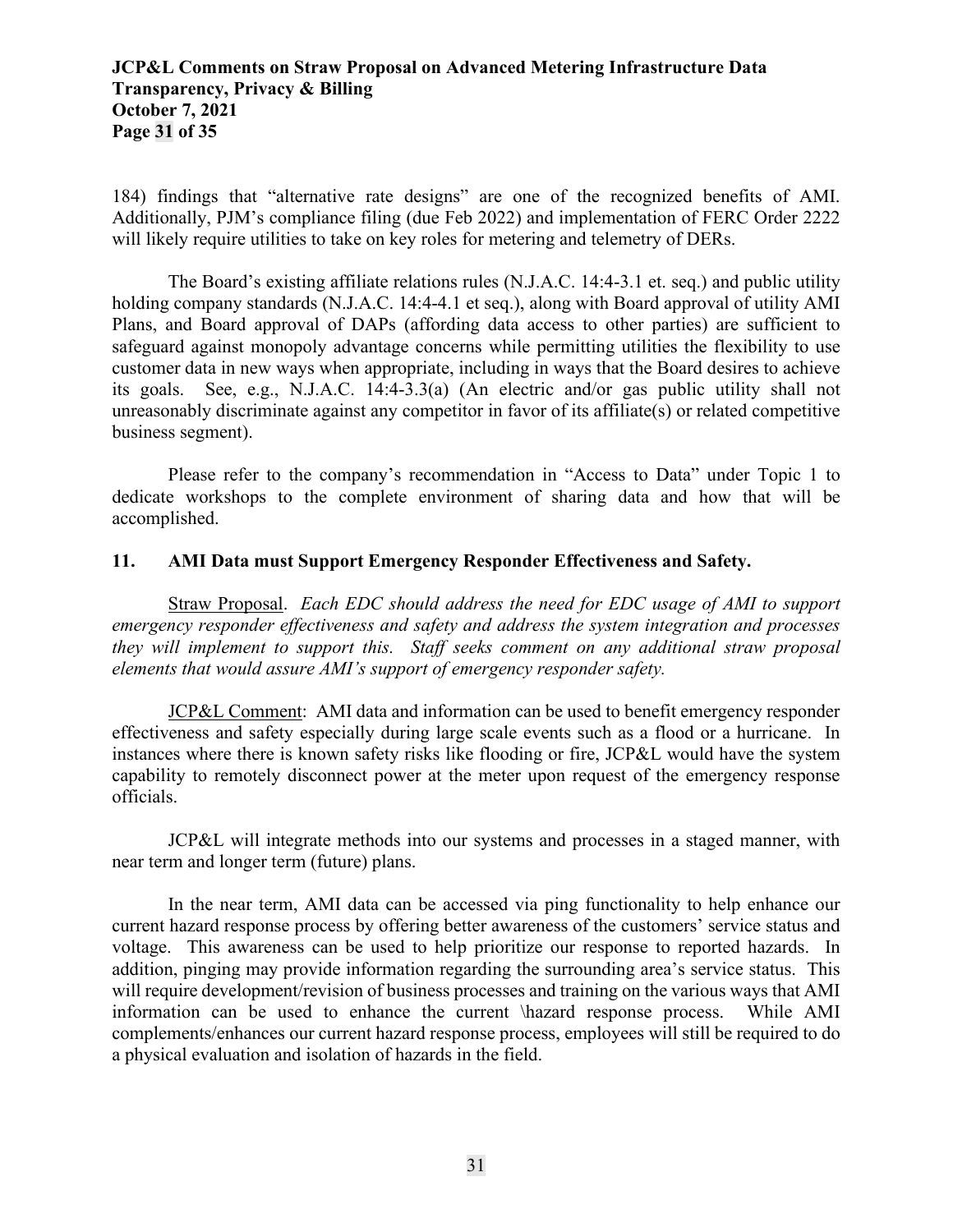For the future, JCP&L is looking at a possible study into other use cases where AMI data could be used to assist with identification of wire-down situations. This technology is not mature in the industry, is still being investigated by the utility industry, and will require an extensive evaluation.

#### **12. Stakeholder Engagement.**

*Staff suggests tying rate recovery of AMI investment to DAP implementation. Staff suggests that in Staff's view a key metric of whether ratepayer investments in AMI infrastructure are considered used and useful is successful implementation of a DAP. Staff requested comment on how to measure whether the utilities have implemented a functioning Data Access Plan before allowing full recovery of the AMI assets.*

JCP&L Comment: The Company objects to Staff's underlying premise that full recovery of the EDCs' investment of hundreds of millions of dollars in capital could be dependent upon successful implementation of DAPs. These items are distinct and must be considered independently as a matter of law and good policy.

JCP&L has proposed to invest significant amounts in AMI infrastructure over a period of six years (including pre-deployment, deployment, and engineering phases) in response the Board's AMI Filing Order. Full recovery of and on the Company's prudently incurred AMI investment and equitable treatment of stranded costs associated with legacy meters are an essential elements of a successful AMI implementation. The EDCs have filed, and will be implementing, their AMI investments pursuant to the directives in the AMI Filing Order and in the resolutions (typically via Stipulation) of their individually docketed AMI matters. These proceedings involve Verified Petitions and pre-filed testimony, including regarding cost recovery. Each EDC has or will have cost recovery provisions agreed upon by the parties and approved by the Board. Recovery of AMI investments and expenses should be based on the BPU order approving the Company's AMI Plan and including the BPU's policies and practices related to recovery of utility investments and operating costs. Recovery of AMI investment and expenses should not be delayed because of or otherwise tied to any element or milestone within the DAP. Adding additional backward-looking constraints on cost recovery, developed after AMI Plans have been filed, litigated, and settled in response to BPU directives, would be patently unfair and contravene well-established principles of due process, takings, and rate-making.

Metrics for AMI and DAP. *Staff seeks comment on appropriate metrics that should be reported related to AMI and DAPs to ensure prudent rollout, including but not limited to AMI System Status Metrics, Energy Consumption Metrics, Distribution System Performance, and Customer Satisfaction.* 

JCP&L Comment: Preliminarily, JCP&L notes that the metrics listed by Staff do not all relate to data access. Such metrics are outside the scope of this proceeding. In the EDC's individual AMI proceedings, just as in other proceedings involving infrastructure investment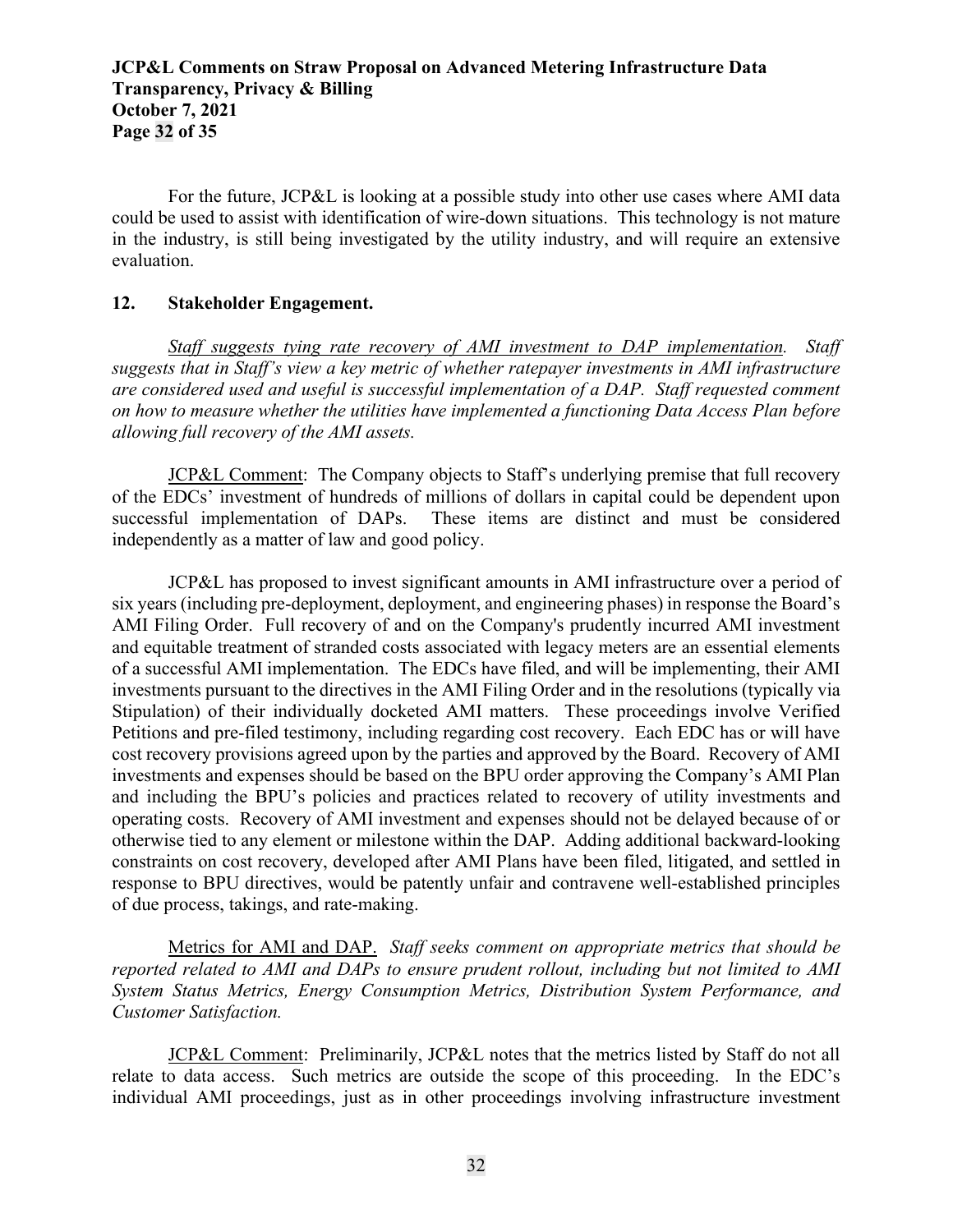# **JCP&L Comments on Straw Proposal on Advanced Metering Infrastructure Data Transparency, Privacy & Billing October 7, 2021 Page 33 of 35**

plans, appropriate metrics are established via litigation or Stipulation. Typically, the metrics applied to the EDCs are similar, since some of the same parties (including Staff and Rate Counsel) are involved in each proceeding. This proceeding should address only DAP metrics.

Regarding data access, JCP&L submits that the following are appropriate metrics for reporting:

- Web Portal Views: Number of customers who have viewed the web portal each month;
- HAN Authorized Devices: Number of customers who have authorized the connection of HAN devices, including a breakout of devices by category, each month; and
- TPS (Third Party Supplier) Data Access: Number of customers who have authorized TPS access to customer energy usage data each month

Method of ongoing engagement. *Staff believes it is crucial that all parties are given an opportunity to present their concerns related to data access…. Staff seeks comment on whether stakeholders prefer working groups over other methods of engagement like comment periods, work sessions, and audits, and if so why.* 

JCP&L Comment: JCP&L recommends working groups. Given the enormity of the matters that must be resolved, these groups should work on resolution of the Topics in the Straw Proposal for a reasonable period of time, until they reach consensus or reach an impasse, at which time they could inform Staff on which items were agreed upon and which remain open. Working groups are the best means to bring subject matter experts together on the numerous, highly technical issues. With the advent of virtual meetings via Teams, Zoom and other platforms, coordinating working group meetings should not be difficult. The back and forth of face-to-face interaction is much more conducive to understanding, collaboration and resolution than submission of written comments. With regard to the Board Staff's suggestion of "one or more stakeholder meetings" prior to a recommendation to the Board (Straw at p. 2), one meeting is certainly not sufficient, would lead to an incomplete development of the issues, and would not provide sufficient process to the EDCs who will bear the primary responsibility for implementing the ultimate Board determinations. A reasonable time period should be established, and the working groups themselves should determine the number of meetings as needed.

Audits are not advisable since they are an after-the-fact tool for evaluation, whereas the Straw seeks to set the rules of the road going forward. At this point, a provision for audits (which can be costly and burdensome) is premature, since they are a tool the Board always has access to if it becomes necessary.

#### **Additional Concepts**

Staff requested the commenters identify any additional concepts that are desirable and prudent to accomplish the Board's goals. The Company has taken care to limit the introduction of new topics to a proceeding that is already vast, and in keeping with its comments above, the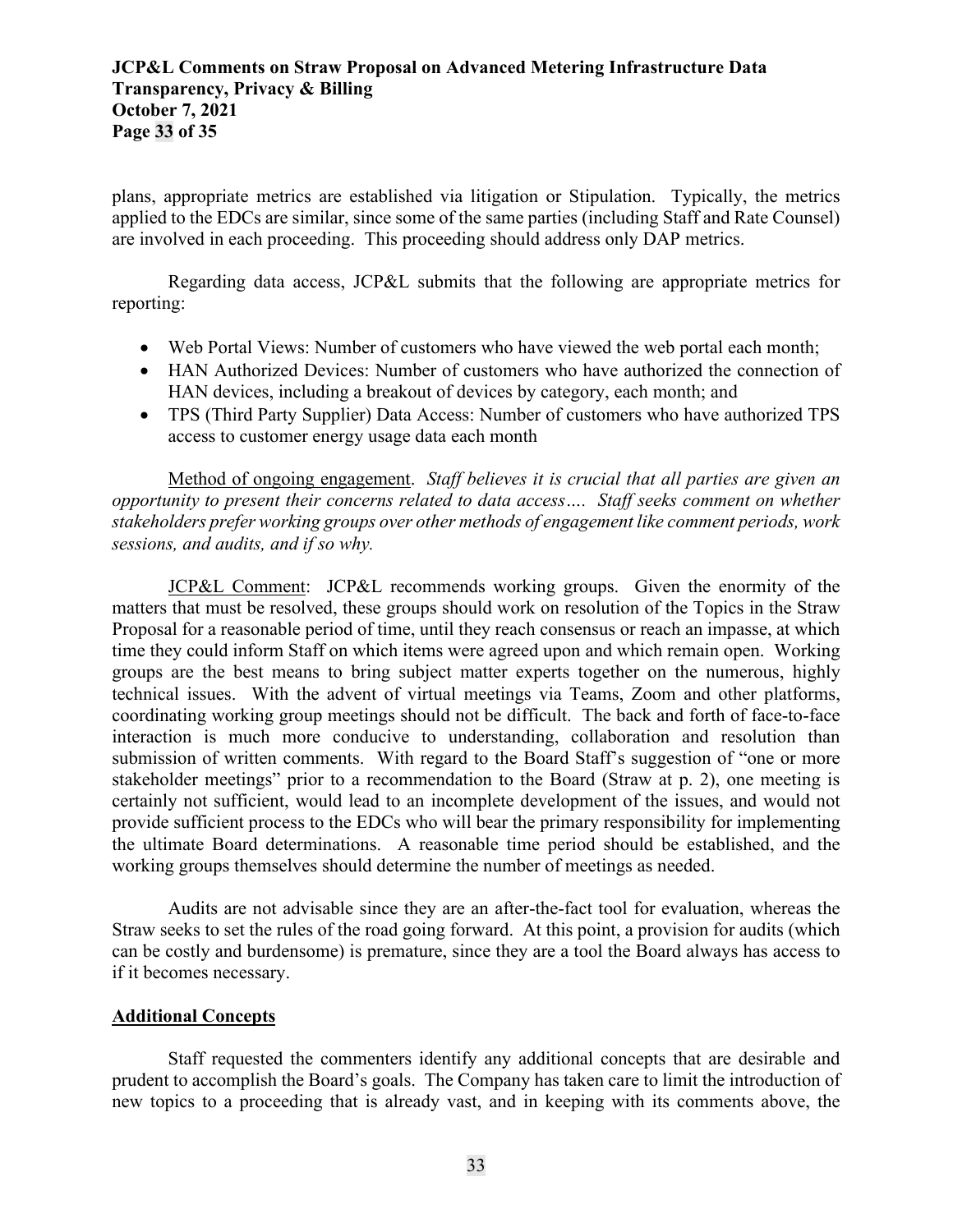# **JCP&L Comments on Straw Proposal on Advanced Metering Infrastructure Data Transparency, Privacy & Billing October 7, 2021 Page 34 of 35**

Company believes that certain topics should be addressed either later or in a different forum or docket (e.g., supplier consolidated billing).

However, JCP&L suggests that a logical, additional concept the Board may consider is the opportunity for innovation in the collections process, which innovation will help to improve the safety and security of utility employees and customers.

Specifically, deployment of AMI can enhance the collections process by allowing realtime communications and payment capabilities prior to disconnection for non-payment. Under current rules, the final steps of collections for non-payment require a "truck roll" by a utility employee on the day of disconnect to attempt personal contact (i.e., a "door knock") and either collection of full payment (including in cash) or a combination of payment with a deferred payment agreement, if eligible, in lieu of disconnect. By utilizing real-time communications and payment capabilities, AMI provides an opportunity to reconsider this process, with the following objectives:

- a. Improve the safety and security of utility employees, customers, and utility property;
- b. Utilize real-time personal notice (such as text, email or other digital methods, or phone calls) of disconnection to reduce the carbon emissions associated with truck rolls and expand customer options to avoid disconnection;
- c. Utilize real-time payment channels (such as Venmo, PayPal) to improve efficiencies for utilities and customers and expand customer options to avoid disconnection;
- d. Reduce costs related to collections and uncollectible expense for all customers; and
- e. Improve the efficiencies of ending and restoring service.

We will highlight some of the opportunities to enhance worker and customer security and reduce emissions. Utility employees involved in collections are subject to safety exposures of driving, threats and assaults by other persons, theft of cash collected, damage to utility property including vehicles, dangerous animals, environmental hazards (slip, trips, falls and falling objects), and electrical hazards associated with physically disconnecting and reconnecting service. Our Ohio and West Virginia sister companies have recorded an increase in the ratio of threats to disconnections for non-payment compared to prior years. (New Jersey is still operating under a residential moratorium/grace period which impacts relevant data gathering for the recent period, but a similar pattern may be expected when residential disconnections resume). The nature of customer threats to our employees includes physical harm, including death, damage to utility property and taking severe action such as using brandishing weapons or releasing dangerous animals. Further, customers are exposed to scams such as individuals posing as utility employees who steal their money under the guise of preventing shutoff of electric service and who may expose the customer to an increase in threats and assault. The use of realtime communications and payment methods will provide customers increased options and opportunities to prevent disconnection, while minimizing victimization by scammers.